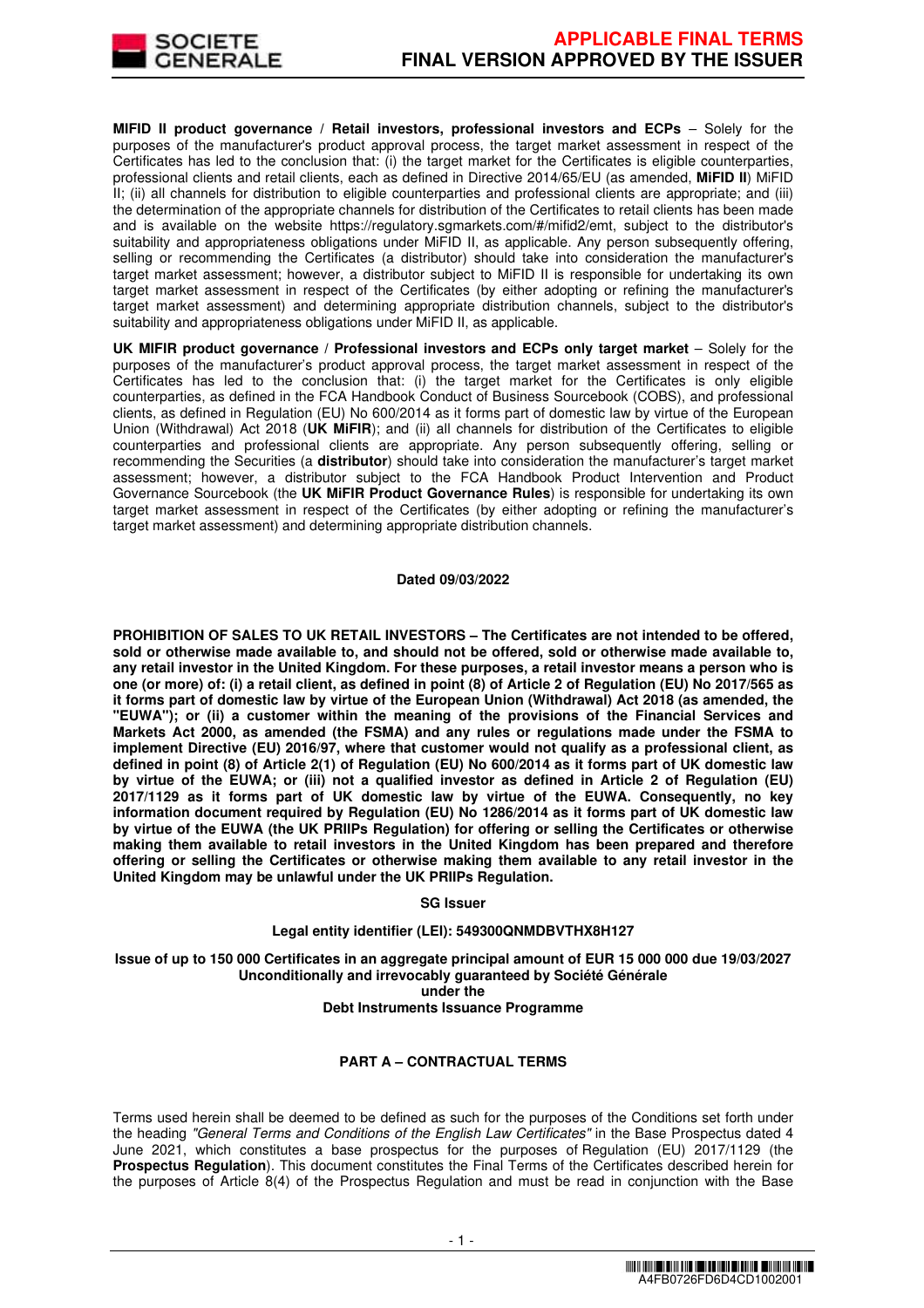

Prospectus and the supplement to such Base Prospectus dated 14 January 2022 and any other supplement published prior to the Issue Date (as defined below) (the **Supplement**(s)); provided, however, that to the extent such Supplement (i) is published after these Final Terms have been signed or issued and (ii) provides for any change to the Conditions as set out under the heading "General Terms and Conditions of the English Law Certificates", such change shall have no effect with respect to the Conditions of the Certificates to which these Final Terms relate. Full information on the Issuer, the Guarantor and the offer of the Certificates is only available on the basis of the combination of these Final Terms, the Base Prospectus and any Supplement(s). Prior to acquiring an Interest in the Certificates described herein, prospective investors should read and understand the information provided in these Final Terms, the Base Prospectus and any Supplement(s) and be aware of the restrictions applicable to the offer and sale of such Certificates in the United States or to, or for the account or benefit of, persons that are not Permitted Transferees. A summary of the issue of the Certificates is annexed to these Final Terms.

Copies of the Base Prospectus, any Supplement(s) and these Final Terms are available for inspection from the head office of the Issuer, the Guarantor, the specified offices of the Paying Agents and, in the case of Certificates admitted to trading on the Regulated Market or on Euro MTF of the Luxembourg Stock Exchange, on the website of the Luxembourg Stock Exchange (www.bourse.lu) and, in the case of Non-Exempt Offers; on the website of the Issuer (http://prospectus.socgen.com).

| 1.  | (i)   | <b>Series Number:</b>                                                                   | 238217EN/22.3                                                                                                                                                |
|-----|-------|-----------------------------------------------------------------------------------------|--------------------------------------------------------------------------------------------------------------------------------------------------------------|
|     | (ii)  | <b>Tranche Number:</b>                                                                  | 1                                                                                                                                                            |
|     | (iii) | Date on which the Certificates<br>become fungible:                                      | Not Applicable                                                                                                                                               |
| 2.  |       | <b>Specified Currency:</b>                                                              | <b>EUR</b>                                                                                                                                                   |
| 3.  |       | <b>Aggregate Nominal Amount:</b>                                                        |                                                                                                                                                              |
|     | (i)   | - Tranche:                                                                              | up to 150 000 Certificates in an aggregate principal amount<br>of EUR 15 000 000                                                                             |
|     | (ii)  | - Series:                                                                               | up to 150 000 Certificates in an aggregate principal amount<br>of EUR 15 000 000                                                                             |
| 4.  |       | <b>Issue Price:</b>                                                                     | Certificate<br>of EUR<br>100<br>Specified<br>EUR<br>100<br>per<br>Denomination                                                                               |
| 5.  |       | <b>Specified Denomination(s):</b>                                                       | <b>EUR 100</b>                                                                                                                                               |
| 6.  | (i)   | <b>Issue Date:</b><br>(DD/MM/YYYY)                                                      | 22/03/2022                                                                                                                                                   |
|     | (ii)  | <b>Interest Commencement Date:</b>                                                      | Not Applicable                                                                                                                                               |
| 7.  |       | <b>Final Exercise Date:</b><br>(DD/MM/YYYY)                                             | 19/03/2027                                                                                                                                                   |
| 8.  |       | Governing law:                                                                          | English law                                                                                                                                                  |
| 9.  | (i)   | <b>Status of the Certificates:</b>                                                      | Unsecured                                                                                                                                                    |
|     | (ii)  | Date of corporate authorisation<br>obtained for the issuance of<br><b>Certificates:</b> | Not Applicable                                                                                                                                               |
|     | (iii) | <b>Type of Structured Certificates:</b>                                                 | <b>Index Linked Certificates</b>                                                                                                                             |
|     |       |                                                                                         | The provisions of the following Additional Terms and<br>Conditions apply:<br>Additional Terms<br>Conditions<br>and<br>for<br>Index<br>Linked<br>Certificates |
|     | (iv)  | <b>Reference of the Product</b>                                                         | 3.3.4 with Option 4 applicable as described in the Additional<br>Terms and Conditions relating to Formulae                                                   |
| 10. |       | <b>Interest Basis:</b>                                                                  | See section "PROVISIONS RELATING TO INTEREST (IF<br>ANY) PAYABLE" below.                                                                                     |
| 11. |       | <b>Redemption/Payment Basis:</b>                                                        | See section "PROVISIONS RELATING TO REDEMPTION"                                                                                                              |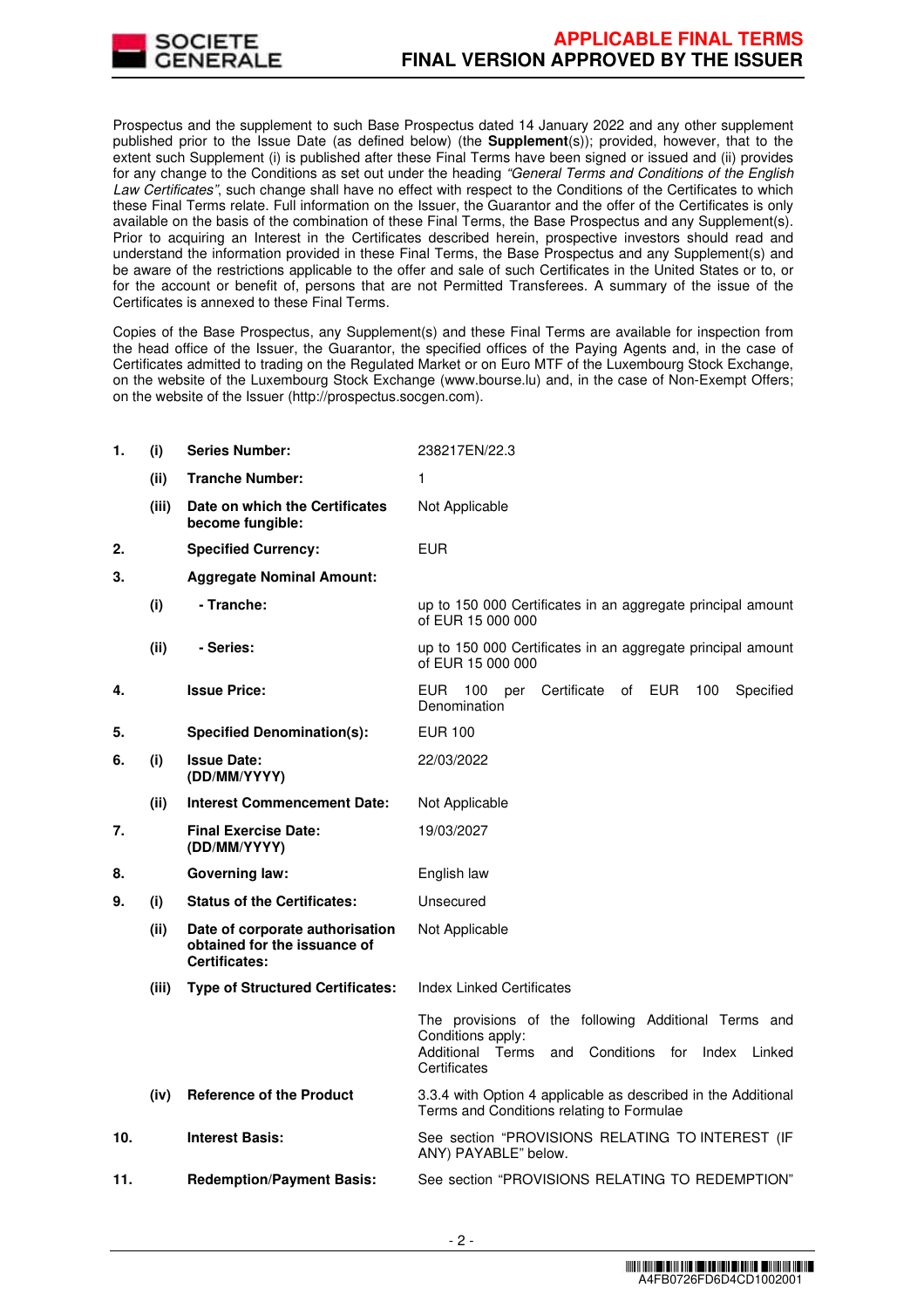

**12. Issuer's/Certificateholders'** 

See section "PROVISIONS RELATING TO REDEMPTION"

below.

|     | redemption option:                                           | below.         |
|-----|--------------------------------------------------------------|----------------|
|     | PROVISIONS RELATING TO INTEREST (IF ANY) PAYABLE             |                |
| 13. | <b>Fixed Rate Certificate</b><br><b>Provisions:</b>          | Not Applicable |
| 14. | <b>Floating Rate Certificate</b><br><b>Provisions:</b>       | Not Applicable |
| 15. | <b>Structured Interest Certificate</b><br><b>Provisions:</b> | Not Applicable |
| 16. | <b>Zero Coupon Certificate</b><br><b>Provisions:</b>         | Not Applicable |
|     | <b>BBAUGIAUG BELIEULA TA BEBELIBTIAU</b>                     |                |

# **PROVISIONS RELATING TO REDEMPTION**

| 17. |       | Redemption at the option of the<br><b>Issuer:</b>             | Not Applicable                                                                                                                                                                                                                                                                                    |
|-----|-------|---------------------------------------------------------------|---------------------------------------------------------------------------------------------------------------------------------------------------------------------------------------------------------------------------------------------------------------------------------------------------|
| 18. |       | Redemption at the option of the<br>Certificateholders:        | Not Applicable                                                                                                                                                                                                                                                                                    |
| 19. |       | <b>Automatic Early Redemption:</b>                            | Applicable as per Condition 6.4.2 of the General Terms and<br>Conditions                                                                                                                                                                                                                          |
|     | (i)   | <b>Automatic Early Redemption</b><br>Amount(s):               | Unless previously redeemed, if an Automatic<br>Earlv<br>Redemption Event has occurred, then the Issuer shall<br>redeem<br>early the Certificates<br>Automatic<br>on<br>Early<br>Redemption Date(i) (i from 1 to 9) in accordance with the<br>following provisions in respect of each Certificate: |
|     |       |                                                               | Automatic Early Redemption Amount(i) = Specified<br>Denomination x $(100\% + i \times 7.50\%)$                                                                                                                                                                                                    |
|     |       |                                                               | Definitions relating to the Automatic Early Redemption<br>Amount are set out in paragraph 25(ii) "Definitions relating to<br>the Product".                                                                                                                                                        |
|     | (ii)  | <b>Automatic Early Redemption</b><br>Date(s):<br>(DD/MM/YYYY) | Automatic<br>Early Redemption Date(i)<br>$(i -$<br>from 1 to<br>28/03/2023;<br>9): 28/09/2022;<br>28/09/2023;<br>28/03/2024;<br>30/09/2024:<br>28/03/2025;<br>29/09/2025;<br>30/03/2026;<br>28/09/2026                                                                                            |
|     | (iii) | <b>Automatic Early Redemption</b><br>Event:                   | is deemed to have occurred, as determined by the<br>Calculation Agent, if on a Valuation Date(i) (i from 1 to 9),<br>Performance(i) is higher than or equal to 0%                                                                                                                                 |
| 20. |       | <b>Final Exercise Amount:</b>                                 | Unless previously redeemed, the Issuer shall redeem the<br>Certificates on the Final Exercise Date, in accordance with<br>the following provisions in respect of each Certificate:                                                                                                                |
|     |       |                                                               | Scenario 1:                                                                                                                                                                                                                                                                                       |
|     |       |                                                               | If on Valuation Date(10), Performance(10) is higher than or<br>equal to 0%, then:                                                                                                                                                                                                                 |
|     |       |                                                               | Final Exercise Amount = Specified Denomination x $100\% +$<br>10 x 7.50%]                                                                                                                                                                                                                         |
|     |       |                                                               | Scenario 2:                                                                                                                                                                                                                                                                                       |

If on Valuation Date(10), Performance(10) is lower than 0%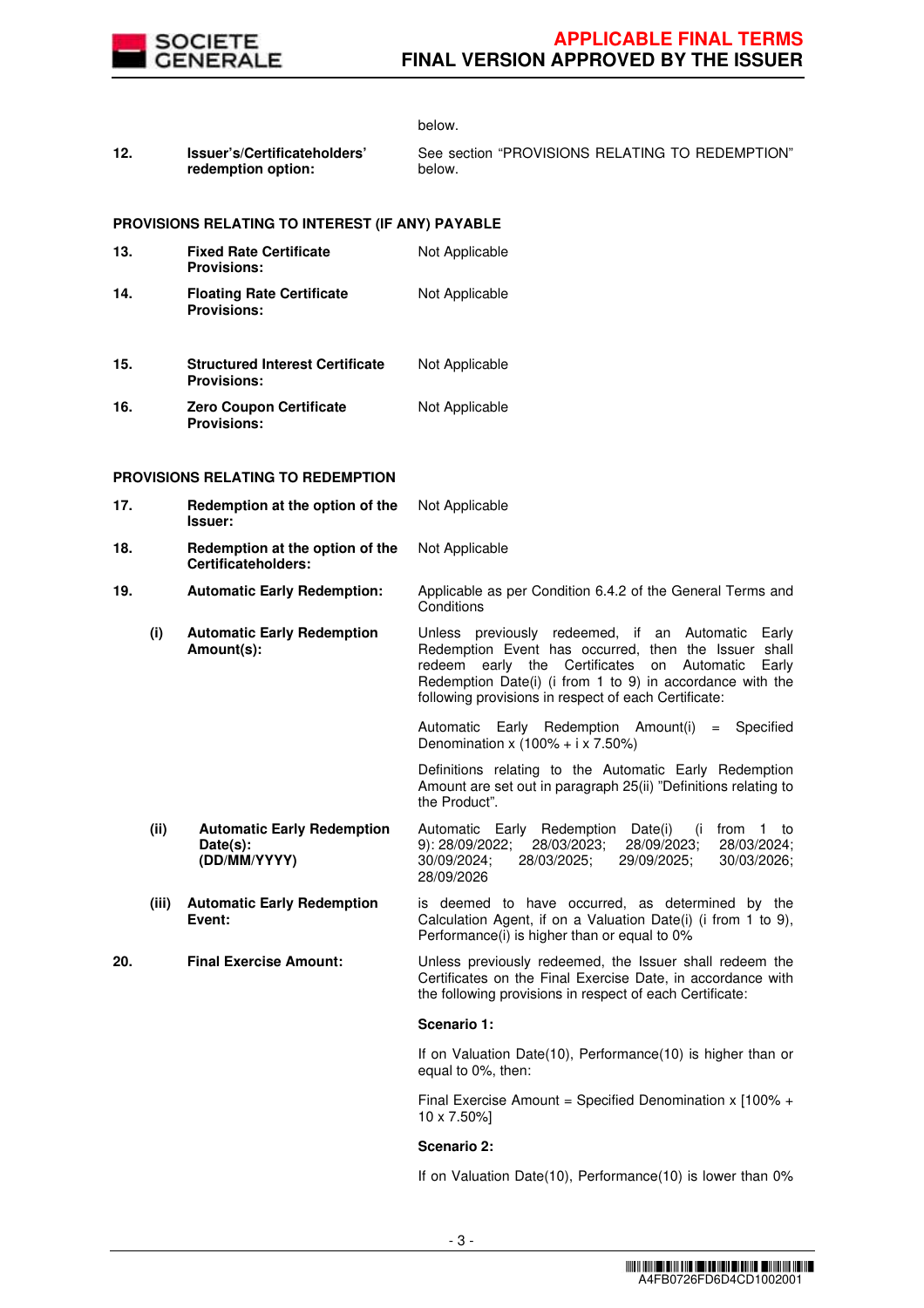

and Performance(10) is higher than or equal to -30%, then:

Final Exercise Amount = Specified Denomination  $x$  [100%]

#### **Scenario 3:**

If on Valuation Date(10), Performance(10) is lower than - 30%, then:

Final Exercise Amount = Specified Denomination x  $100\% +$ Performance(10)]

 Definitions relating to the Final Exercise Amount are set out in paragraph 25(ii) "Definitions relating to the Product".

- **21. Physical Delivery Provisions:** Not Applicable
- **22. Trigger redemption at the option of the Issuer:** Not Applicable
- **23. Redemption for tax reasons, special tax reasons, regulatory reasons, Force Majeure Event, Event of Default**

Early Redemption or Monetisation until the Final Exercise **Date** 

Early Redemption Amount : Market Value

### **PROVISIONS APPLICABLE TO THE UNDERLYING(S) IF ANY**

**Event(s) and/or any additional disruption event(s) as described in the relevant Additional Terms** 

**and Conditions:**

**24. (i) Underlying(s):** The following Index as defined below:

| <b>Index Name</b>                                                    | <b>Bloomberg</b><br>Ticker | Index<br>Sponsor        | <b>Exchange</b>                                                                                                                                      | Website |
|----------------------------------------------------------------------|----------------------------|-------------------------|------------------------------------------------------------------------------------------------------------------------------------------------------|---------|
| EURO STOXX<br><b>BANKS (</b><br>PRICE ) <sup>®</sup><br><b>INDEX</b> | SX7E                       | <b>STOXX</b><br>Limited | Each exchange on which securities<br>. comprised in the Index are traded, from www.stoxx.com<br>time to time, as determined by the<br>Index Sponsor. |         |

- (ii) **Information relating to the past** The information relating to the past and future performances **and future performances of the Underlying(s) and volatility:** of the Underlying(s) and volatility are available on the source specified in the table above.
- **(iii) Provisions relating, amongst others, to the Market Disruption Event(s) and/or Extraordinary**  The provisions of the following Additional Terms and Conditions apply:

Additional Terms and Conditions for Index Linked **Certificates** 

**(iv) Other information relating to the Underlying(s):** Information or summaries of information included herein with respect to the Underlying(s), has been extracted from general databases released publicly or by any other available information.

> Each of the Issuer and the Guarantor confirms that such information has been accurately reproduced and that, so far as it is aware and is able to ascertain from information published, no facts have been omitted which would render the reproduced information inaccurate or misleading.

- **(v) Credit Linked Certificates Provisions:** Not Applicable
- **(vi) Bond Linked Certificates Provisions:** Not Applicable

**DEFINITIONS APPLICABLE TO INTEREST (IF ANY), REDEMPTION AND THE UNDERLYING(S) IF ANY**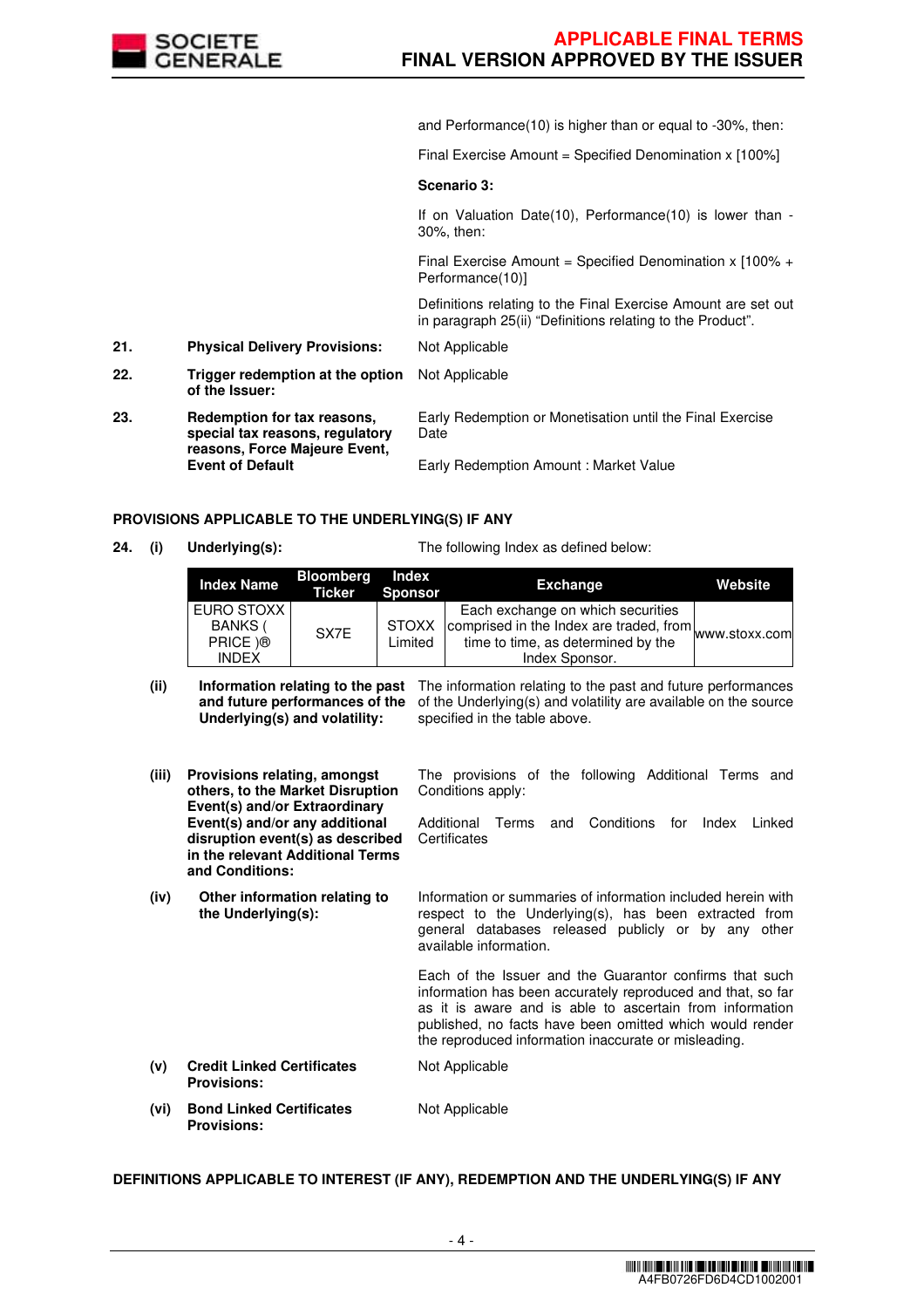

| 25. | (i)  | Definitions relating to date(s):                   | Applicable                                                                                                          |                                                             |                            |                            |
|-----|------|----------------------------------------------------|---------------------------------------------------------------------------------------------------------------------|-------------------------------------------------------------|----------------------------|----------------------------|
|     |      | <b>Valuation Date(0):</b><br>(DD/MM/YYYY)          | 21/03/2022                                                                                                          |                                                             |                            |                            |
|     |      | Valuation Date(i) (i from 1 to 10)<br>(DD/MM/YYYY) | 21/09/2022:<br>23/09/2024:<br>21/09/2026; 12/03/2027                                                                | 21/03/2023:<br>21/03/2025:                                  | 21/09/2023:<br>22/09/2025: | 21/03/2024:<br>23/03/2026; |
|     | (ii) | Definitions relating to the<br><b>Product:</b>     | Applicable, subject to the provisions of Condition 4 of the<br>Additional Terms and Conditions relating to Formulae |                                                             |                            |                            |
|     |      | Performance(i)<br>(i from 1 to 10)                 | means $(S(i) / S(0)) - 100\%$                                                                                       |                                                             |                            |                            |
|     |      | S(i)<br>(i from 0 to 10)                           | of the Underlying                                                                                                   | means in respect of any Valuation Date(i) the Closing Price |                            |                            |

# **PROVISIONS RELATING TO SECURED CERTIFICATES**

**26. Secured Certificates Provisions:** Not Applicable

# **GENERAL PROVISIONS APPLICABLE TO THE CERTIFICATES**

| 27. |      | Provisions applicable to<br>payment date(s):                                                        |                                                                                                                               |
|-----|------|-----------------------------------------------------------------------------------------------------|-------------------------------------------------------------------------------------------------------------------------------|
|     |      | - Payment Business Day:                                                                             | Following Payment Business Day                                                                                                |
|     |      | - Financial Centre(s):                                                                              | Not Applicable                                                                                                                |
| 28. |      | Form of the Certificates:                                                                           |                                                                                                                               |
|     | (i)  | Form:                                                                                               | Non-US Registered Global Note registered in the name of a<br>nominee for a common depositary for Euroclear and<br>Clearstream |
|     | (ii) | New Global Note (NGN -<br>bearer notes) / New<br>Safekeeping Structure (NSS -<br>registered notes): | No                                                                                                                            |
| 29. |      | Redenomination:                                                                                     | Not Applicable                                                                                                                |
| 30. |      | <b>Consolidation:</b>                                                                               | Applicable as per Condition 14.2 of the General Terms and<br>Conditions                                                       |
| 31. |      | <b>Partly Paid Certificates</b><br><b>Provisions:</b>                                               | Not Applicable                                                                                                                |
| 32. |      | <b>Instalment Certificates</b><br><b>Provisions:</b>                                                | Not Applicable                                                                                                                |
| 33. |      | Masse:                                                                                              | Not Applicable                                                                                                                |
| 34. |      | <b>Dual Currency Certificate</b><br>Provisions:                                                     | Not Applicable                                                                                                                |
| 35. |      | <b>Additional Amount Provisions</b><br>for Italian Certificates:                                    | Not Applicable                                                                                                                |
| 36. |      | Interest Amount and/or the<br><b>Redemption Amount switch at</b><br>the option of the Issuer:       | Not Applicable                                                                                                                |
| 37. |      | <b>Portfolio Linked Certificates</b><br><b>Provisions:</b>                                          | Not Applicable                                                                                                                |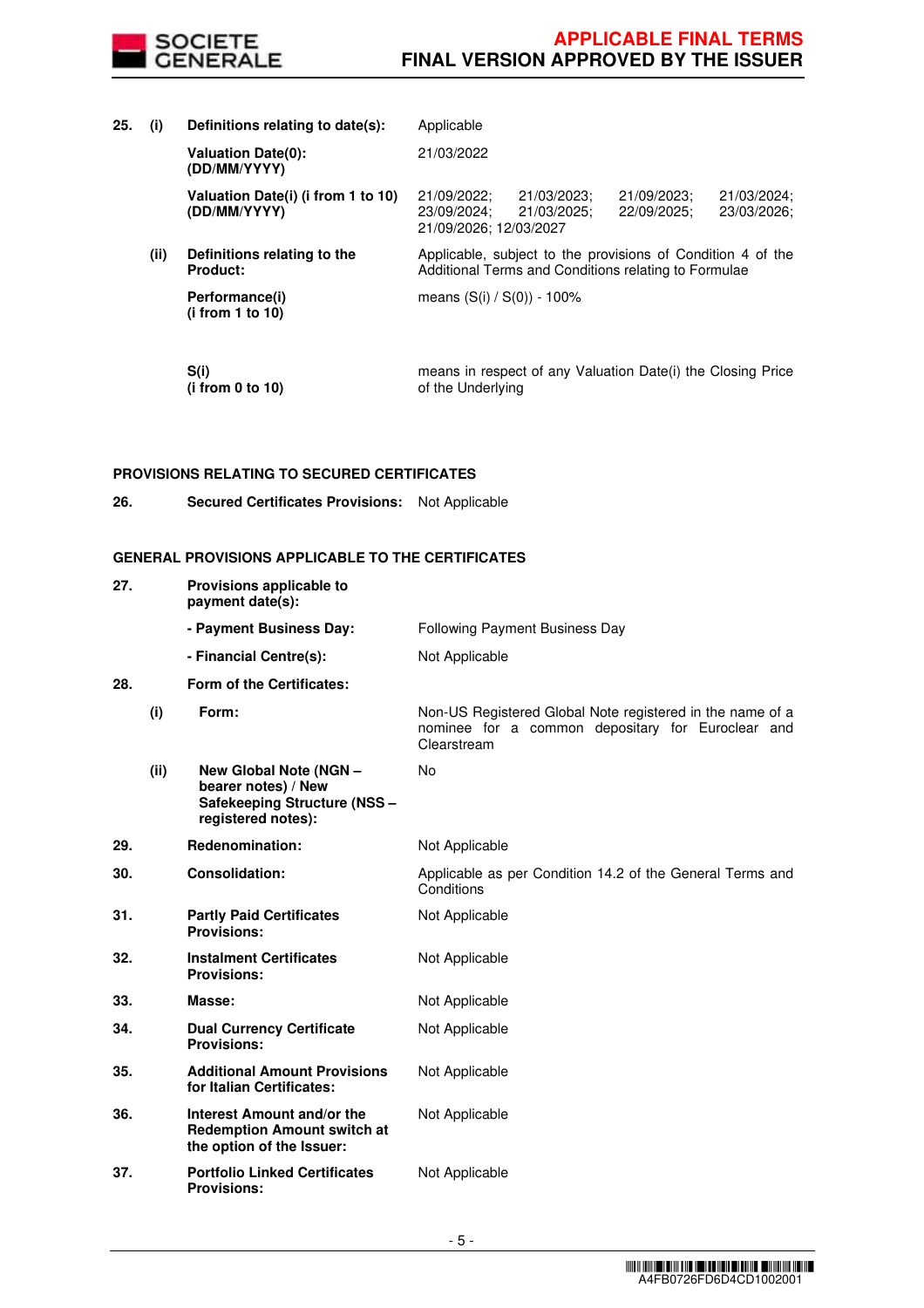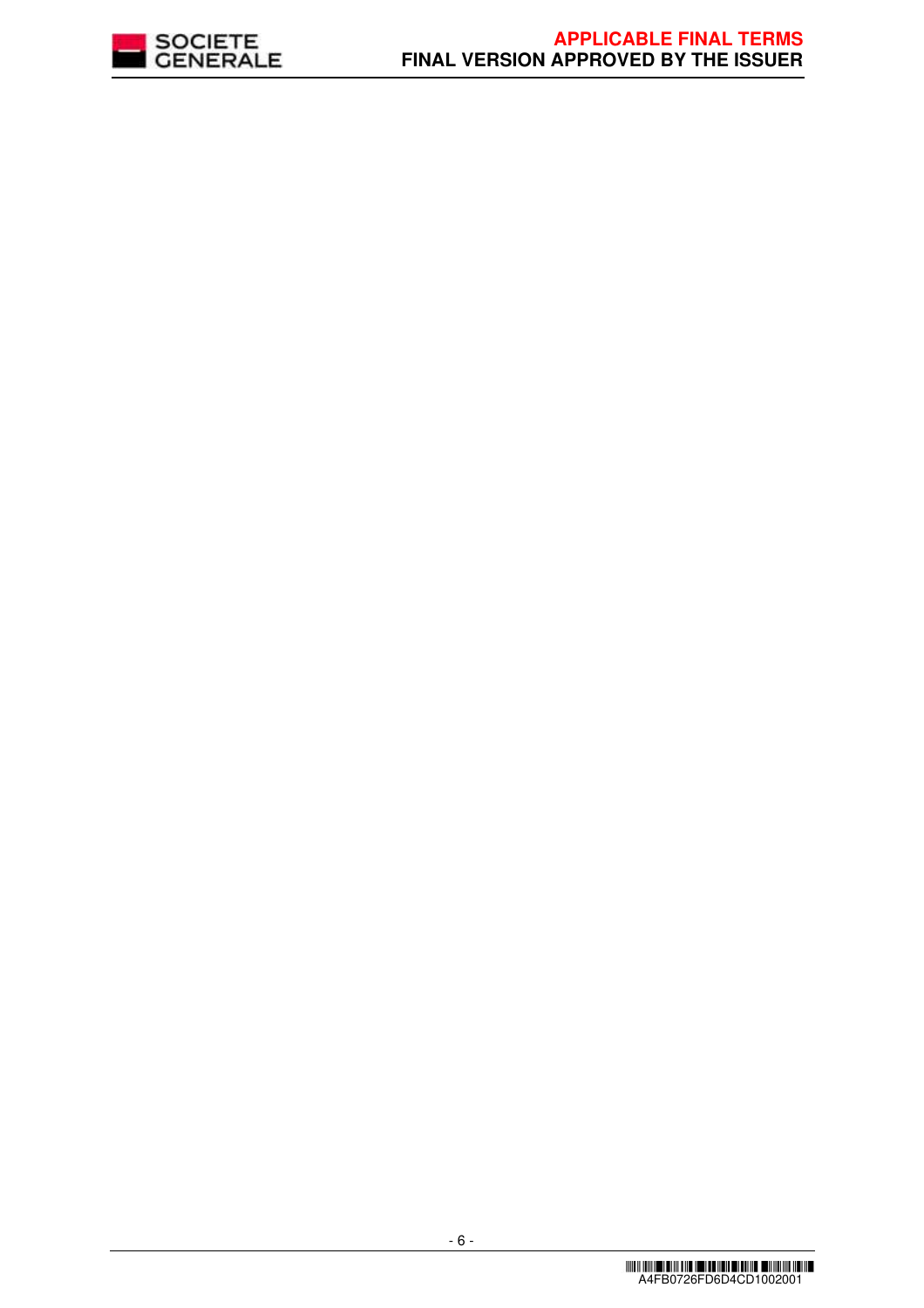

# **PART B – OTHER INFORMATION**

### **1. LISTING AND ADMISSION TO TRADING**

- **(i) Listing:** None
- **(ii) Admission to trading:** Application shall be made for the Certificates to be admitted to trading on the Multilateral Trading Facility ("MTF") named EuroTLX organized and managed by Borsa Italiana S.p.A. with effect from or as soon as practicable after the Issue Date. Société Générale, directly or through a third party appointed by it, will act as specialist for the Certificates, in accordance with the rules and regulations of EuroTLX.

 **There can be no assurance that the listing and trading of the Certificates will be approved with effect on the Issue Date or at all, provided that if Borsa Italiana S.p.A. does not release its decision of admission to trading within the day immediately preceding the Issue Date, Section 10 – paragraph "Conditions to which the offer is subject" of these Final Terms shall apply.**

**(iii) Estimate of total expenses related to admission to trading:** Not Applicable **(iv) Information required for Certificates to be listed on**  Not Applicable

**SIX Swiss Exchange:**

# **2. RATINGS**

The Certificates to be issued have not been rated.

### **3. INTERESTS OF NATURAL AND LEGAL PERSONS INVOLVED IN THE ISSUE/OFFER**

 Save for fees, if any, payable to the Dealer, and so far as the Issuer is aware, no person involved in the issue of the Certificates has an interest material to the offer.

The Dealer and its affiliates have engaged, and may in the future engage, in investment banking and/or commercial banking transactions with, and may perform other services for, the Issuer and its affiliates in the ordinary course of business.

 Société Générale will ensure the roles of provider of hedging instruments to the Issuer of the Certificates and Calculation Agent of the Certificates.

 The possibility of conflicts of interest between the different roles of Société Générale on one hand, and between those of Société Générale in these roles and those of the Certificateholders on the other hand cannot be excluded.

 Furthermore, given the banking activities of Société Générale, conflicts may arise between the interests of Société Générale acting in these capacities (including business relationship with the issuers of the financial instruments being underlyings of the Certificates or possession of non public information in relation with them) and those of the Certificateholders. Finally, the activities of Société Générale on the underlying financial instrument(s), on its proprietary account or on behalf of its customers, or the establishment of hedging transactions, may also have an impact on the price of these instruments and their liquidity, and thus may be in conflict with the interests of the Certificateholders.

# **4. REASONS FOR THE OFFER AND USE OF PROCEEDS**

**(i) Reasons for the offer and use of proceeds:**

The net proceeds from each issue of Certificates will be applied for the general financing purposes of the Société Générale Group, which include making a profit.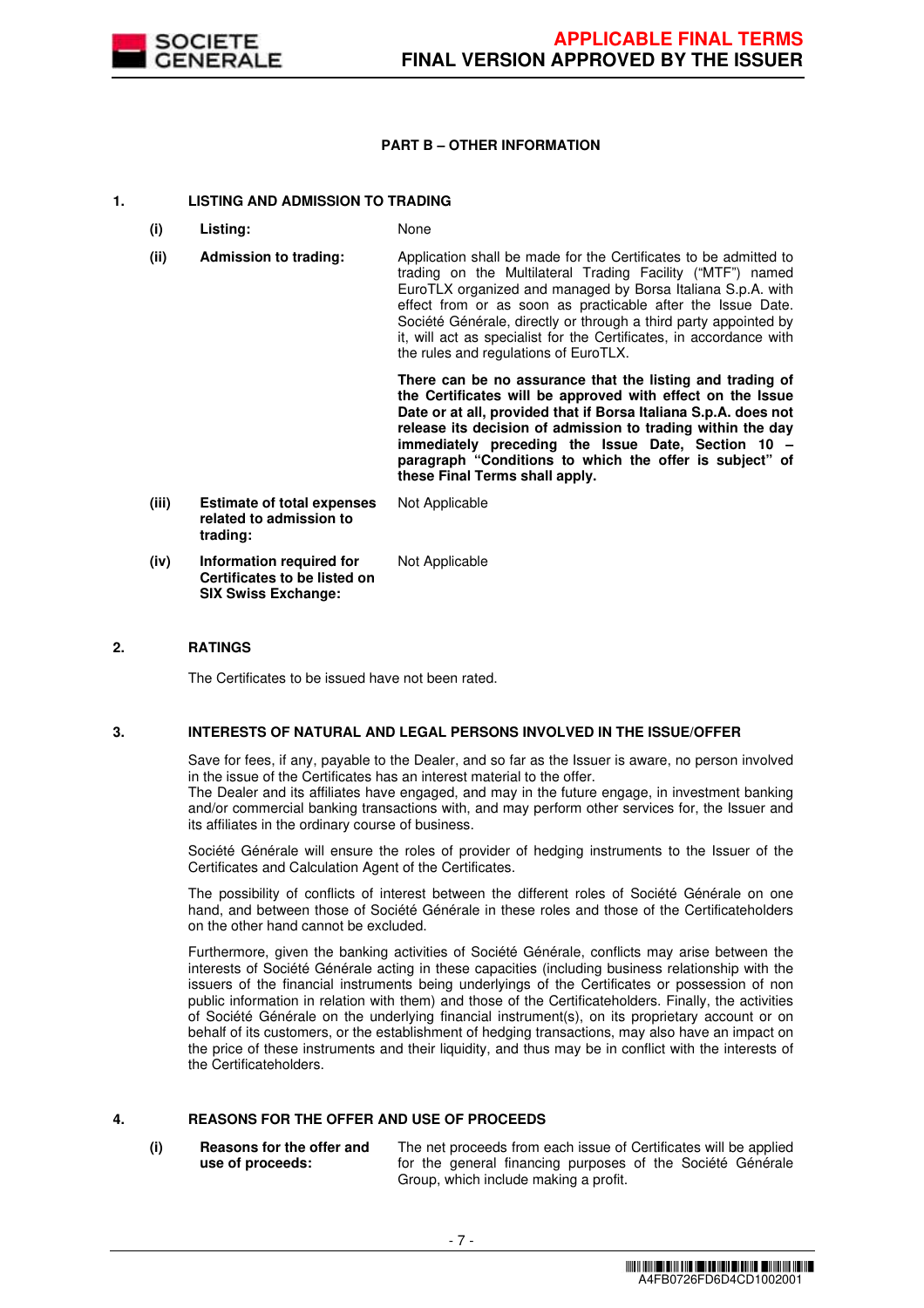

- **(ii) Estimated net proceeds:** Not Applicable
- **(iii) Estimated total expenses:** Not Applicable
- **5. INDICATION OF YIELD** (Fixed Rate Certificates only) Not Applicable
- **6. HISTORIC INTEREST RATES** (Floating Rate Certificates only)

Not Applicable

### **7. PERFORMANCE AND EFFECT ON VALUE OF INVESTMENT**

### **(i) PERFORMANCE OF FORMULA, EXPLANATION OF EFFECT ON VALUE OF INVESTMENT**  (Structured Certificates only)

 The value of the Certificates, the payment of an automatic early redemption amount on a relevant automatic early redemption date, and the payment of a redemption amount to a Certificateholder on the Final Exercise Date will depend on the performance of the underlying asset(s), on the relevant valuation date(s).

 The value of the Certificates is linked to the positive or negative performance of the underlying instrument. The amount(s) to be paid is/are determined on the basis of the condition which is satisfied (or not) if the performance of the underlying instrument is higher than or equal to a predefined barrier performance.

 During the lifetime of the Certificates, the market value of these Certificates may be lower than the invested capital. Furthermore, an insolvency of the Issuer and/or the Guarantor may cause a total loss of the invested capital.

**The attention of the investors is drawn to the fact that they could sustain an entire or a partial loss of their investment.**

### **(ii) PERFORMANCE OF RATE(S) OF EXCHANGE AND EXPLANATION OF EFFECT ON VALUE OF INVESTMENT** (Dual Currency Certificates only)

Not Applicable

### **8. OPERATIONAL INFORMATION**

- **(i) Security identification** 
	- **code(s): - ISIN code:** XS2394954601

| - Common code:                | 239495460                                                                                             |
|-------------------------------|-------------------------------------------------------------------------------------------------------|
| <b>Clearing System(s):</b>    | Euroclear Bank S.A/N.V. (Euroclear) / Clearstream Banking<br>société anonyme (Clearstream)            |
| Delivery of the Certificates: | Delivery against payment                                                                              |
| <b>Calculation Agent:</b>     | Société Générale<br>Tour Société Générale<br>17 Cours Valmy<br>92987 Paris La Défense Cedex<br>France |
| Paying Agent(s):              | Société Générale Luxembourg SA<br>11, avenue Emile Reuter<br>2420 Luxembourg<br>Luxembourg            |
|                               |                                                                                                       |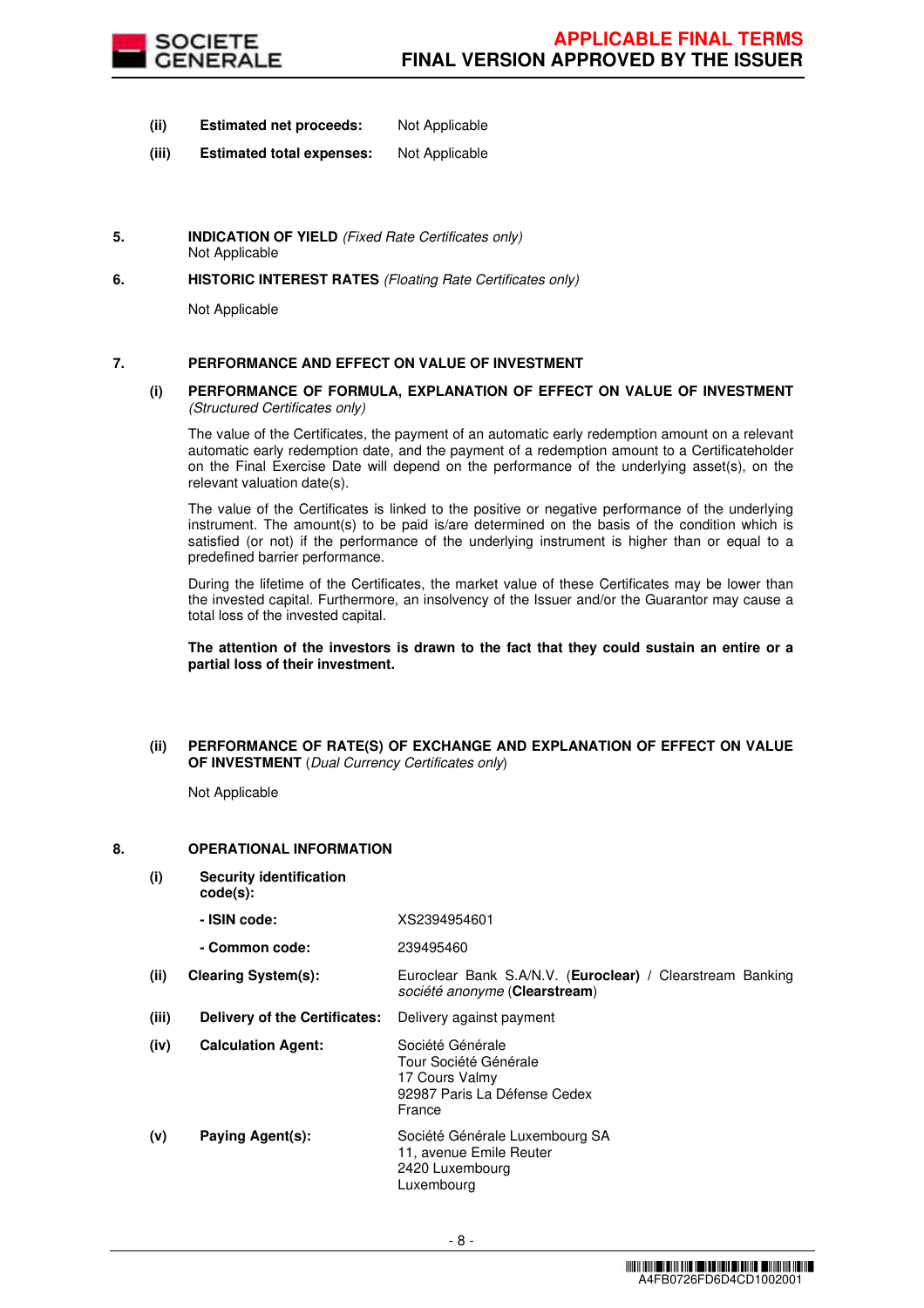

- **(vi) Eurosystem eligibility of the Certificates:** No. Whilst the designation is specified as "no" at the date of these Final Terms, should the Eurosystem eligibility criteria be amended in the future such that the Certificates are capable of meeting them the Certificates may then be deposited with one of the ICSDs as common safekeeper (and registered in the name of a nominee of one of the ICSDs acting as common safekeeper). Note that this does not necessarily mean that the Certificates will then be recognised as eligible collateral for Eurosystem monetary policy and intraday credit operations by the Eurosystem at any time during their life. Such recognition will depend upon the ECB being satisfied that Eurosystem eligibility criteria have been met.
- **(vii) Address and contact details of Société Générale for all administrative communications relating to the Certificates:** Société Générale Tour Société Générale 17 Cours Valmy 92987 Paris La Défense Cedex France Name: Sales Support Services - Derivatives Tel: +33 1 57 29 12 12 (Hotline) Email: clientsupport-deai@sgcib.com

### **9. DISTRIBUTION**

| (i)   | <b>Method of distribution:</b>                                                                      | Non-syndicated                                                                                                                                                                                                                                                                                                                                                                                                                                                                              |
|-------|-----------------------------------------------------------------------------------------------------|---------------------------------------------------------------------------------------------------------------------------------------------------------------------------------------------------------------------------------------------------------------------------------------------------------------------------------------------------------------------------------------------------------------------------------------------------------------------------------------------|
|       | - Dealer(s):                                                                                        | Société Générale<br>Tour Société Générale<br>17 Cours Valmy<br>92987 Paris La Défense Cedex<br>France                                                                                                                                                                                                                                                                                                                                                                                       |
| (ii)  | <b>Total commission and</b><br>concession:                                                          | There is no commission and/or concession paid by the Issuer to<br>the Dealer or the Managers.                                                                                                                                                                                                                                                                                                                                                                                               |
|       |                                                                                                     | Société Générale shall pay to Deutsche Bank SpA (the<br>Distributor) an upfront placement fee of up to 4.00% of the<br>nominal amount of Certificates effectively placed by such<br>Distributor as of the Issue Date.                                                                                                                                                                                                                                                                       |
| (iii) | <b>TEFRA rules:</b>                                                                                 | Not Applicable                                                                                                                                                                                                                                                                                                                                                                                                                                                                              |
| (iv)  | Non-exempt Offer Consent of<br>the Issuer to use the Base<br>Prospectus during the Offer<br>Period: | A Non-exempt offer of the Certificates may be made by the<br>Dealer and any Initial Authorised Offeror below mentioned,<br>any Additional Authorised Offeror, the name and address of<br>whom will be published on the website of the Issuer<br>(http://prospectus.socgen.com)<br>the<br>in<br>Non-exempt<br>Offer jurisdiction(s) (Non-exempt Offer Jurisdiction(s)) during<br>the offer period (Offer Period) as specified in the paragraph<br>"Terms and Conditions of the Offer" below. |
|       | - Individual Consent /<br>Name(s) and address(es) of<br>any Initial Authorised Offeror:             | Applicable / Deutsche Bank SpA, Piazza del Calendario, 3,<br>20126 Milano                                                                                                                                                                                                                                                                                                                                                                                                                   |
|       | - General Consent/ Other<br>conditions to consent:                                                  | Not Applicable                                                                                                                                                                                                                                                                                                                                                                                                                                                                              |
| (v)   | U.S. federal income tax<br>considerations:                                                          | The Certificates are not Specified Certificates for purposes of<br>the Section 871(m) Regulations.                                                                                                                                                                                                                                                                                                                                                                                          |
| (vi)  | <b>Prohibition of Sales to EEA</b><br><b>Retail Investors:</b>                                      | Not Applicable                                                                                                                                                                                                                                                                                                                                                                                                                                                                              |
| (vii) | <b>Prohibition of Sales to UK</b><br><b>Retail Investors:</b>                                       | Applicable                                                                                                                                                                                                                                                                                                                                                                                                                                                                                  |

# **10. TERMS AND CONDITIONS OF THE OFFER**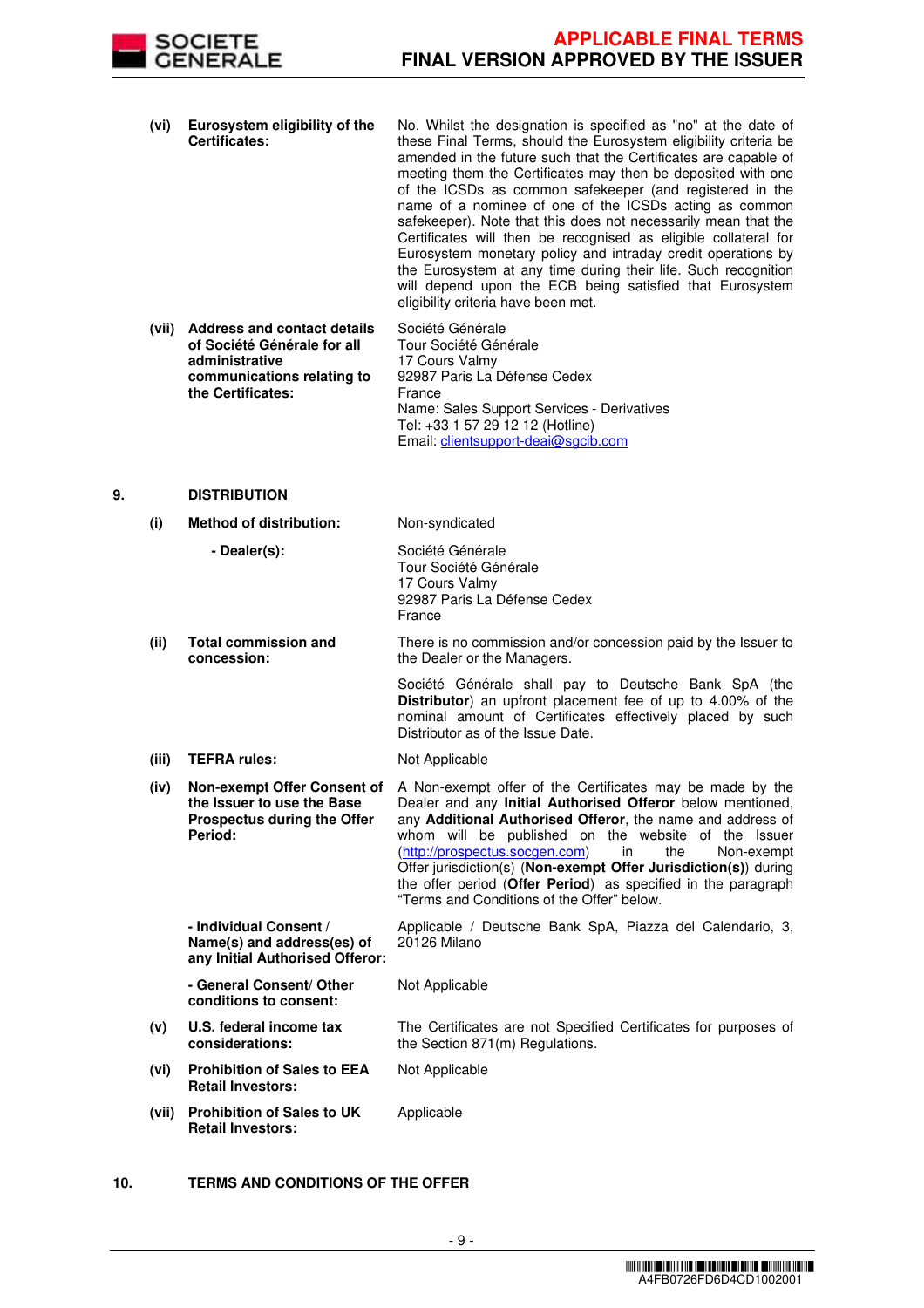

 **- Non-exempt Offer Jurisdiction(s):**

Italy

 **- Offer Period:** From and including March 11, 2022 at 9.00 a.m. Central European Time (CET) to and including March 17, 2022 at 4.00 p.m. CET, subject to any early closing of the Offer Period as described below.

The Certificates will be distributed:

(a) within the premises of the Distributors (at their offices and branches);

(b) through door-to-door selling (fuori sede) pursuant to Articles 30 and 31 of the Italian Legislative Decree No. 58 of  $24<sup>th</sup>$ February 1998, as amended from time to time (the **"Italian Financial Services Act"**) from and including March 11, 2022 at 9.00 a.m. Central European Time (CET) to and including March 14, 2022 at 4.00 p.m. CET;

subject to any early closing of the Offer Period as described below.

The Distributor intending to distribute Certificates through doorto-door selling (fuori sede) pursuant to article 30 of the Italian Financial Services Act will collect the acceptance forms - other than directly at their branches and offices - through financial advisors for door-to-door selling (consulenti finanziari abilitati all'offerta fuori sede) pursuant to Article 31 of the Italian Financial Services Act.

Pursuant to Article 30, paragraph 6, of the Italian Financial Services Act, the validity and enforceability of contracts entered into through door-to-door selling (fuori sede) is suspended for a period of 7 (seven) days from the date of subscription of the acceptance form by the relevant investor.

Within such period investors may notify the relevant Distributor of their withdrawal without payment of any charge or commission.

 **- Offer Price:** The Certificates will be offered at the Issue Price of which up to a maximum of 4.00% is represented by distribution fee payable upfront by the Guarantor to the Distributor

 **- Conditions to which the offer is subject:** Offers of the Certificates are conditional on their issue and, on any additional conditions set out in the standard terms of business of the financial intermediaries, notified to investors by such relevant financial intermediaries.

> The Issuer reserves the right to close the Offer Period prior to<br>its stated expiry for any reason. its stated expiry for any reason. The Issuer reserves the right to withdraw the offer and cancel the issuance of the Certificates for any reason at any time on or prior to the Issue Date. For the avoidance of doubt, if any application has been made by a potential investor and the Issuer exercises such right, no potential investor shall be entitled to subscribe or otherwise acquire the Certificates. In each case, a notice to the investors on the early termination or the withdrawal, as applicable, will be published on the website of the Issuer (http://prospectus.socgen.com).

> The validity of the offer is subject to the condition that the decision of admission to trading on EuroTLX is released by Borsa Italiana S.p.A. by not later than on the day immediately preceding the Issue Date; otherwise, the offer will be deemed withdrawn and the issuance cancelled. The Issuer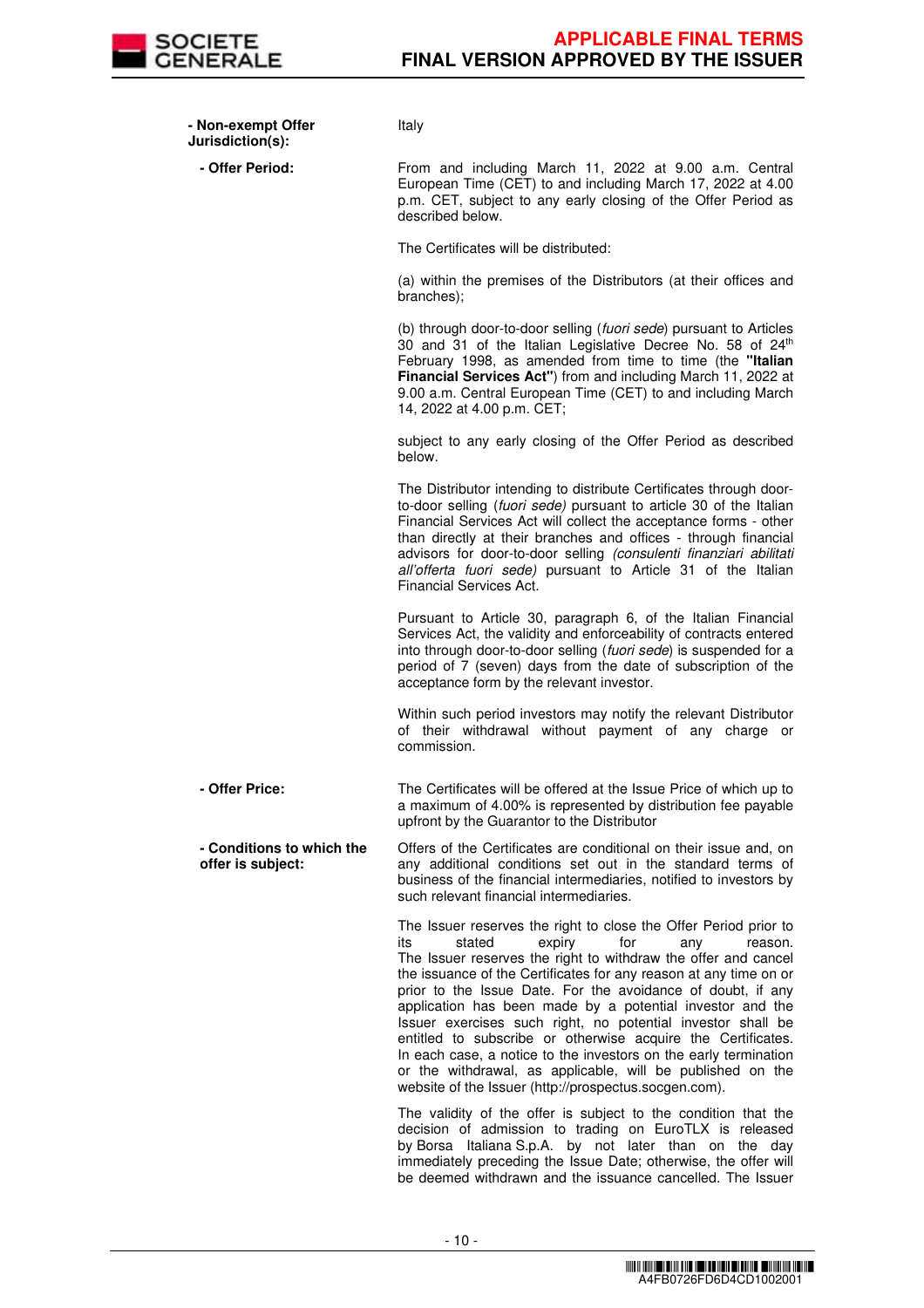

undertakes to file the relevant application with Borsa Italiana S.p.A. in due time to allow Borsa Italiana S.p.A. to release a decision, according to its rules, within the day immediately preceding the Issue Date.

Minimum amount of application : EUR 100 (i.e. 1 Certificate)

The Certificates will be issued on the Issue Date against payment to the Issuer of the net subscription moneys. However, the settlement and delivery of the Certificates will be executed through the Dealer mentioned above. Investors will be notified by the relevant financial intermediary of their allocations of Certificates and the settlement arrangements in respect thereof. The settlement and the delivery of the securities will be executed through the Dealer mentioned above only for technical reasons. However, the Issuer will be the only offeror and as such will assume all the responsibilities in connection

 **- Description of the application process:** The distribution activity will be carried out in accordance with the financial intermediary's usual procedures. Prospective investors will not be required to enter into any contractual arrangements directly with the Issuer in relation to the subscription of the Certificates.

Not Applicable

 **- Description of possibility to reduce subscriptions and manner for refunding excess amount paid by applicants:**

 **- Details of the minimum and/or maximum amount of application:**

 **- Details of the method and time limits for paying up and delivering the Certificates:**

with the information contained in the Final Terms together with the Base Prospectus. **- Manner and date in which results of the offer are to be** Publication on the website of the Issuer (http://prospectus.socgen.com) and in a daily newspaper of general circulation in the relevant place(s) of listing and/or

**made public:**

public offer at the end of the subscription period if required by local regulation. **- Procedure for exercise of any right of pre-emption,**  Not Applicable

**negotiability of subscription rights and treatment of subscription rights not exercised:**

 **- Whether tranche(s) has/have been reserved for certain countries:**

Not Applicable

**- Process for notification to**  Not Applicable

**applicants of the amount allotted and the indication whether dealing may begin before notification is made:**

 **- Amount of any expenses and taxes specifically charged to the subscriber or purchaser:**

Taxes charged in connection with the subscription, transfer, purchase or holding of the Certificates must be paid by the Certificateholders and neither the Issuer nor the Guarantor shall have any obligation in relation thereto; in that respect, Certificateholders shall consult professional tax advisers to determine the tax regime applicable to their own situation.

The entry costs, included in the Issue Price and determined as of 08/03/2022 (the **launch date of the issuance**), charged to the investor by the Issuer or the Offeror are equal to 7.1251% of the Nominal Amount (4.00% placement fee, 3.1251% other costs). The entry costs and potential recurrent costs and potential anticipated exit penalties may have an impact on the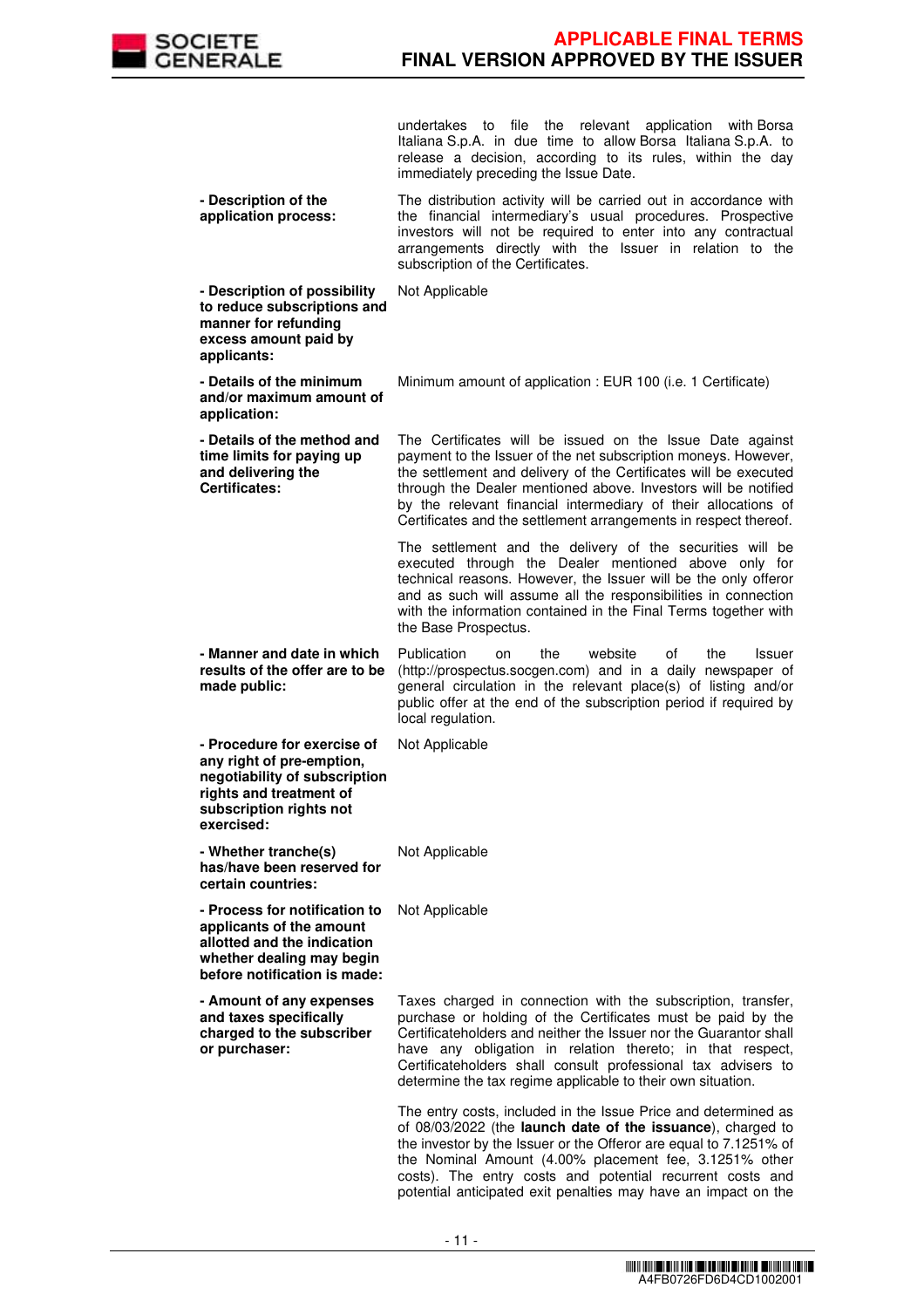

return the investor may obtain from his investment.

### **11. ADDITIONAL INFORMATION**

| - Minimum investment in the | EUR 100 (i.e. 1 Certificate) |
|-----------------------------|------------------------------|
| <b>Certificates:</b>        |                              |
|                             |                              |

- **Minimum Trading Lot:** EUR 100 (i.e. 1 Certificate)
- **Underlying Disclaimer:**

 STOXX Limited, Deutsche Börse Group and their licensors, research partners or data providers have no relationship to the licensee, other than the licensing of the EURO STOXX® Banks (Price) Index and the related trademarks for use in connection with the product.

#### **STOXX, Deutsche Börse Group and their licensors, research partners or data providers do not:**

- » sponsor, endorse, sell or promote the product.
- » recommend that any person invest in the products or any other securities.

» have any responsibility or liability for or make any decisions about the timing, amount or pricing of products.

» have any responsibility or liability for the administration, management or marketing of the products.

» consider the needs of the products or the owners of the products in determining, composing or calculating the relevant index or have any obligation to do so.

#### **STOXX, Deutsche Börse Group and their licensors, research partners or data providers give no warranty, and exclude any liability (whether in negligence or otherwise), in connection with the products or their performance.**

STOXX does not assume any contractual relationship with the purchasers of the products or any other third parties.

### **Specifically,**

» STOXX, Deutsche Börse Group and their licensors, research partners or data providers do not give any warranty, express or implied, and exclude any liability about:

- The results to be obtained by the products, the owner of the products or any other person in connection with the use of the relevant index and the data included in the relevant index;

- The accuracy, timeliness, and completeness of the relevant index and its data;

- The merchantability and the fitness for a particular purpose or use of the relevant index and its data;

- The performance of the products generally.

» STOXX, Deutsche Börse Group and their licensors, research partners or data providers give no warranty and exclude any liability, for any errors, omissions or interruptions in the relevant index or its data;

» Under no circumstances will STOXX, Deutsche Börse Group or their licensors, research part ners or data providers be liable (whether in negligence or otherwise) for any lost profits or indirect, punitive, special or consequential damages or losses, arising as a result of such errors, omissions or interruptions in the relevant index or its data or generally in relation to the products, even in circumstances where STOXX, Deutsche Börse Group or their licensors, research partners or data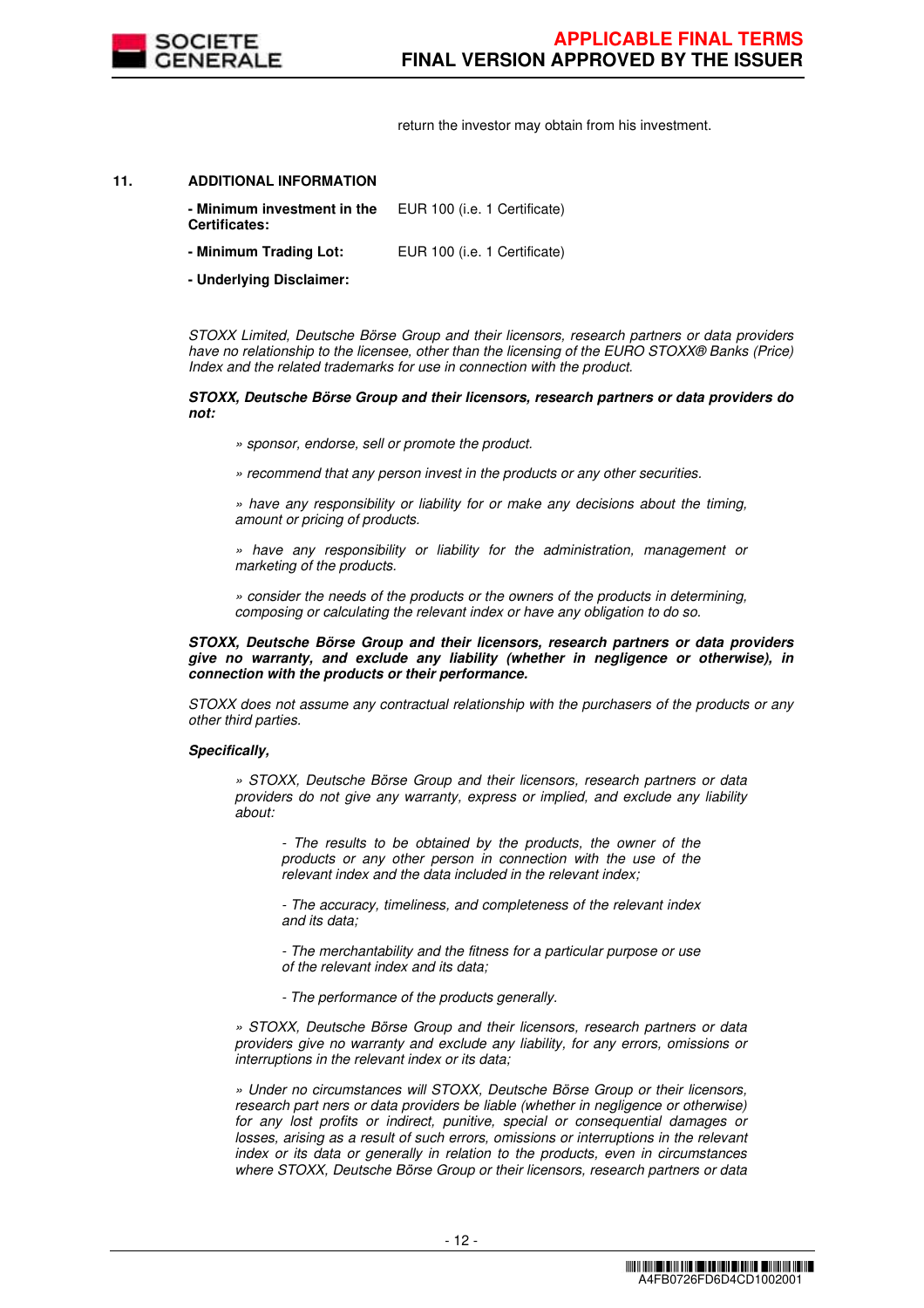

providers are aware that such loss or damage may occur.

The licensing Agreement between the licensee and STOXX is solely for their benefit and not for the benefit of the owners of the products or any other third parties.

 **- Location where the Prospectus, any Supplements thereto and the Final Terms can be collected or inspected free of charge in Italy:**

Société Générale, Via Olona n.2, 20123 Milano Italy

# **12. PUBLIC OFFERS IN SWITZERLAND**

Not Applicable

### **13. EU BENCHMARK REGULATION**

**Benchmark:** Applicable

Amounts payable under the Certificates will be calculated by reference to the relevant Benchmark which is provided by the relevant Administrator, as specified in the table below.

As at the date of these Final Terms, the relevant Administrator appears/ does not appear, as the case may be, on the register of administrators and benchmarks established and maintained by the European Securities and Markets Authority pursuant to Article 36 of the Benchmark Regulation (Regulation (EU) 2016/1011) (the **Benchmark Regulation**), as specified in the table below.

If "Does not appear and exempted" is specified in the table below, it means that the relevant Administrator does not fall within the scope of the Benchmark Regulation by virtue of Article 2 of that regulation.

If "Does not appear and non-exempted" is specified in the table below, it means that, as far as the Issuer is aware, the transitional provisions in Article 51 of the Benchmark Regulation apply, such that the relevant Administrator is not currently required to obtain authorisation or registration.

| <b>Benchmark</b>            | Administrator Register |                |
|-----------------------------|------------------------|----------------|
| EURO STOXX BANKS ( PRICE )® | <b>STOXX</b>           | <b>Appears</b> |
| INDFX                       | Limited                |                |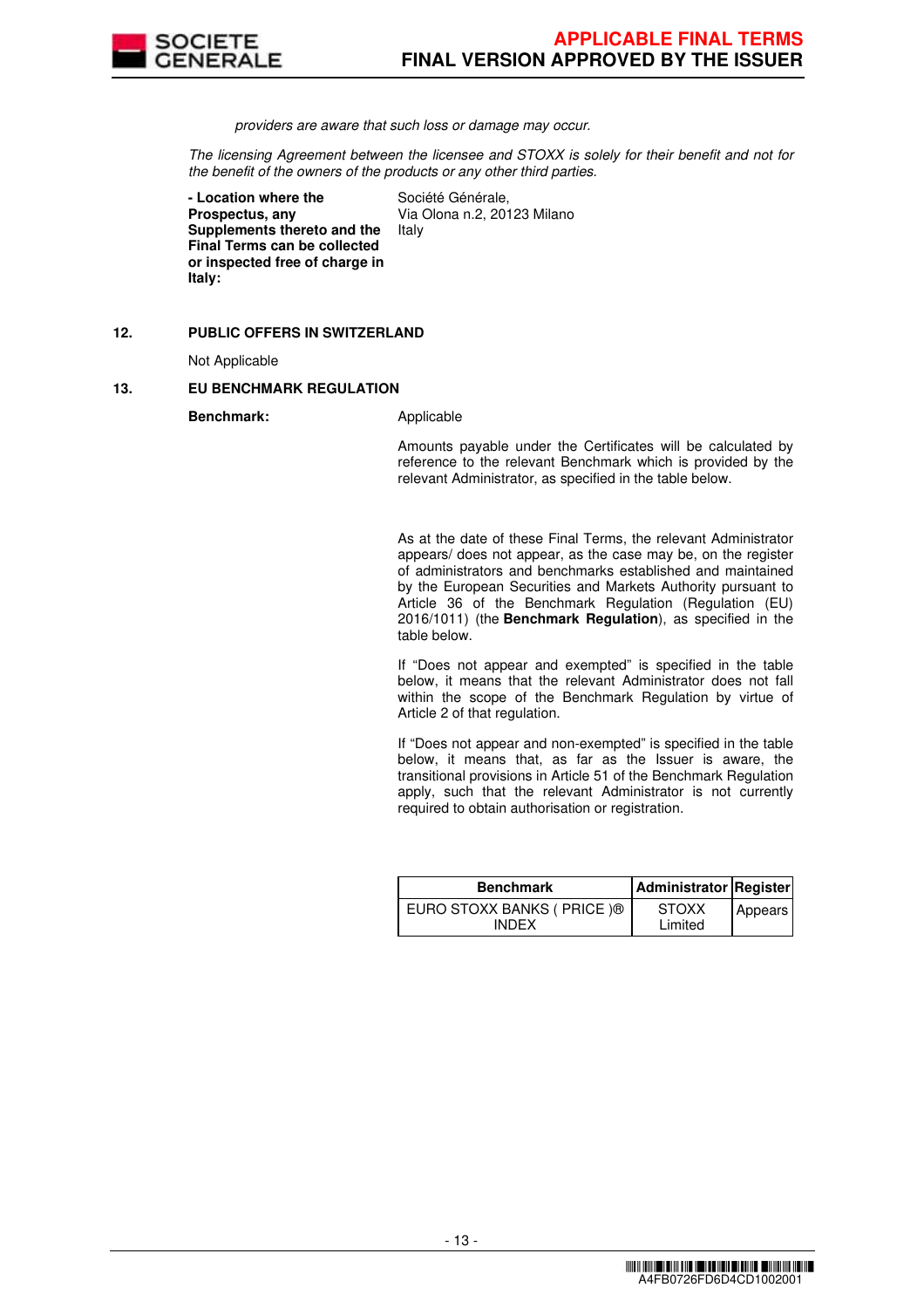

### **ISSUE SPECIFIC SUMMARY**

### **SECTION A – INTRODUCTION INCLUDING WARNINGS**

**ISIN code** : XS2394954601

#### **Issuer : SG Issuer**

Domicile: 16, boulevard Royal, L-2449 Luxembourg

Telephone number : + 352 27 85 44 40

Legal entity identifier (LEI) : 549300QNMDBVTHX8H127

### **Offeror and/or entity requesting the admission to trading :**

Société Générale

Tour Société Générale - 17 Cours Valmy

92987 Paris La Défense Cedex, France

Domicile : 29, boulevard Haussmann, 75009 Paris, France.

Legal entity identifier (LEI) : O2RNE8IBXP4R0TD8PU41

#### **Identity and contact details of the competent authority approving the prospectus:**

Approved by the Commission de Surveillance du Secteur Financier (CSSF)

283, route d'Arlon L-2991, Luxembourg

Telephone number: (352) 26 25 11

E-Mail : direction@cssf.lu

**Date of approval of the prospectus:** 04/06/2021

#### **WARNINGS**

This summary must be read as an introduction to the base prospectus (the **Base Prospectus**).

Any decision to invest in the certificates (the **Certificates**) should be based on a consideration of the Base Prospectus as a whole by the investor.

#### **Prospective investors should be aware that these Certificates may be volatile and that they may receive no interest and may lose all or a substantial portion of their principal.**

Where a claim relating to the information contained in the Base Prospectus and the applicable Final Terms is brought before a court, the plaintiff investor might, under the national legislation of the Member States, have to bear the costs of translating the Base Prospectus before the legal proceedings are initiated.

Civil liability attaches only to those persons who have tabled this summary, including any translation thereof, but only if the summary is misleading, inaccurate or inconsistent when read together with the other parts of the Base Prospectus or it does not provide, when read together with the other parts of the Base Prospectus, key information in order to aid investors when considering whether to invest in the Certificates.

**You are about to buy a product which is not simple and which may be difficult to understand.**

# **SECTION B – KEY INFORMATION ON THE ISSUER**

### **WHO IS THE ISSUER OF THE SECURITIES?**

**Issuer : SG Issuer** (or the **Issuer**)

Domicile: 16, boulevard Royal, L-2449 Luxembourg

Legal form: Public limited liability company (société anonyme).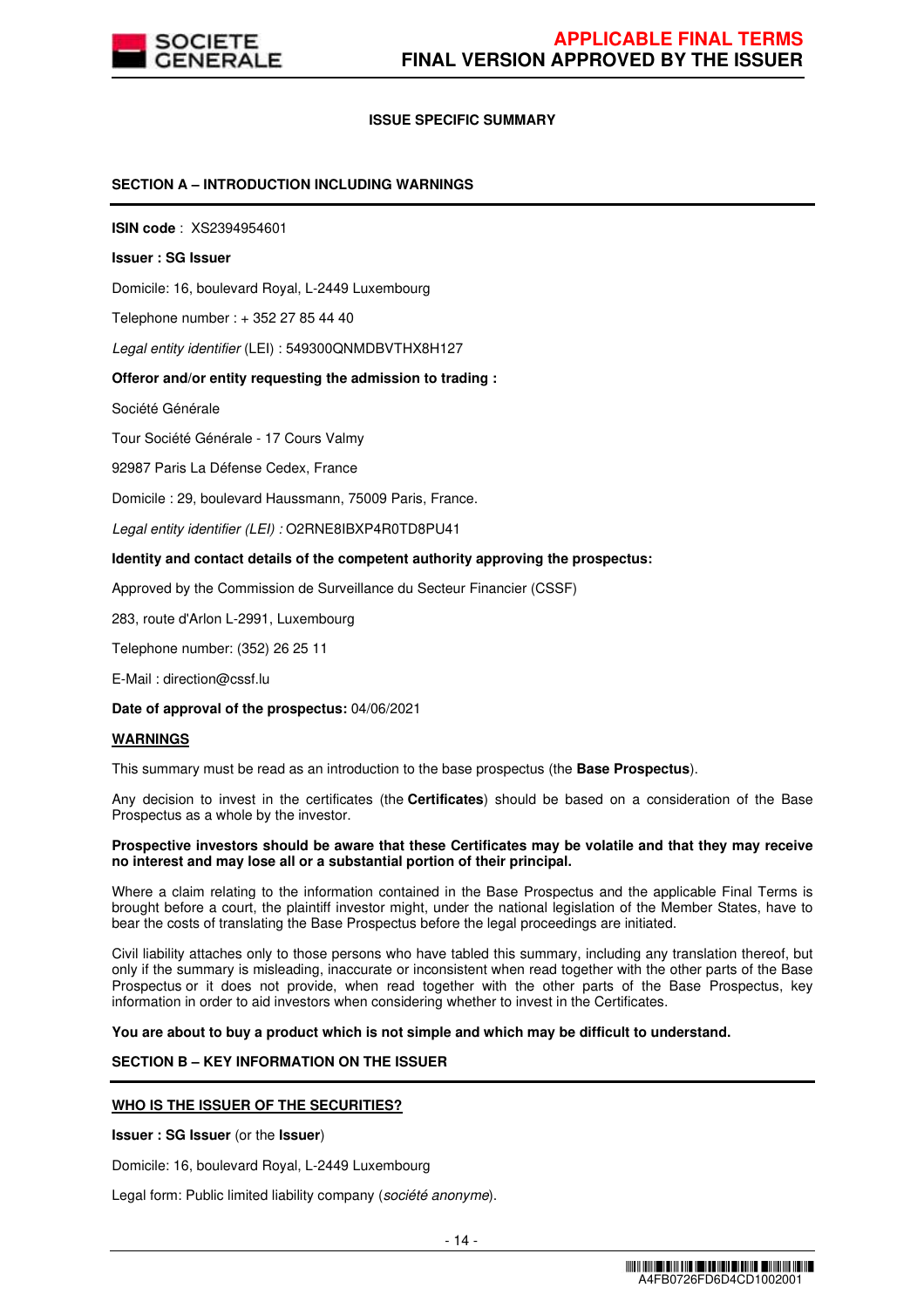

Legal entity identifier (LEI) : 549300QNMDBVTHX8H127

Legislation under which the Issuer operates: Luxembourg law.

Country of incorporation: Luxembourg.

### **Statutory auditors : Ernst & Young S.A.**

The principal activity of SG Issuer is raising finance by the issuance of warrants as well as debt securities designed to be placed to institutional customers or retail customers through the distributors associated with Société Générale. The financing obtained through the issuance of such debt securities is then lent to Société Générale and to other members of the Group.

Shares of SG Issuer are held at 99.8 per cent. by Societe Generale Luxembourg and at 0.2 per cent. by Societe Generale. It is a fully consolidated company.

In accordance with it bylaws, the Issuer is managed by an Executive Board under the supervision of a Supervisory Councel. The members of the board of directors are Laurent Weil, Thierry Bodson, Pascal Jacob, Yves Cacclin, Alexandre Galliche, Estelle Stephan Jaspard and Christian Rousson (individually a "Director" and collectively the Board of Directors).

Laurent Weil, Thierry Bodson, Pascal Jacob, Yves Cacclin, Alexandre Galliche, Estelle Stephan Jaspard and Christian Rousson hold full-time management positions within the Societe Generale group.

### **WHAT IS THE KEY FINANCIAL INFORMATION REGARDING THE ISSUER?**

**Income statement**

| ∥(en K€)                     | 31 December 2020 | 31 December 2019 |  |
|------------------------------|------------------|------------------|--|
|                              | (audited)        | (audited)        |  |
| <b>Operating profit/loss</b> | 274              | 210              |  |

### **Balance sheet**

| (en K€)                                                                        | 31 December<br>2020<br>(audited) | 31 December<br>2019<br>(audited) |
|--------------------------------------------------------------------------------|----------------------------------|----------------------------------|
| Net financial debt (long term debt plus short term debt minus<br>∣cash) *      | 3 7 0 7                          | -17975                           |
| Current ratio (current assets/current liabilities)                             | N/A                              | N/A                              |
| Debt to equity ratio (total liabilities/total shareholder equity)              | N/A                              | N/A                              |
| Interest cover ratio (operating income/interest expense)                       | N/A                              | N/A                              |
| *the Net financial debt is calculated on the basis of the following elements : |                                  |                                  |

| <b>Net financial debt</b>       | 31/12/2020 | 31/12/2019 |
|---------------------------------|------------|------------|
| Convertible Bond into Share (1) | 48 000     | 48 000     |
| Cash and cash equivalents (2)   | -44 293    | $-65975$   |
| Total                           | 3 7 0 7    | $-17975$   |

(1) classified within the line Financial liabilities at amortized cost, see note 4.3 in the 2020 financial statements and in the 2020 condensed interim financial statements

(2) classified in the Balance Sheet.

### **Cash flow**

| (en K€)                                  | 31 December 2020 | 31 December 2019 |  |
|------------------------------------------|------------------|------------------|--|
|                                          | (audited)        | (audited)        |  |
| Net cash flows from operating activities | 13 4 46          | 44 845           |  |
| Net cash flows from financing activities | (35 129)         | (58454)          |  |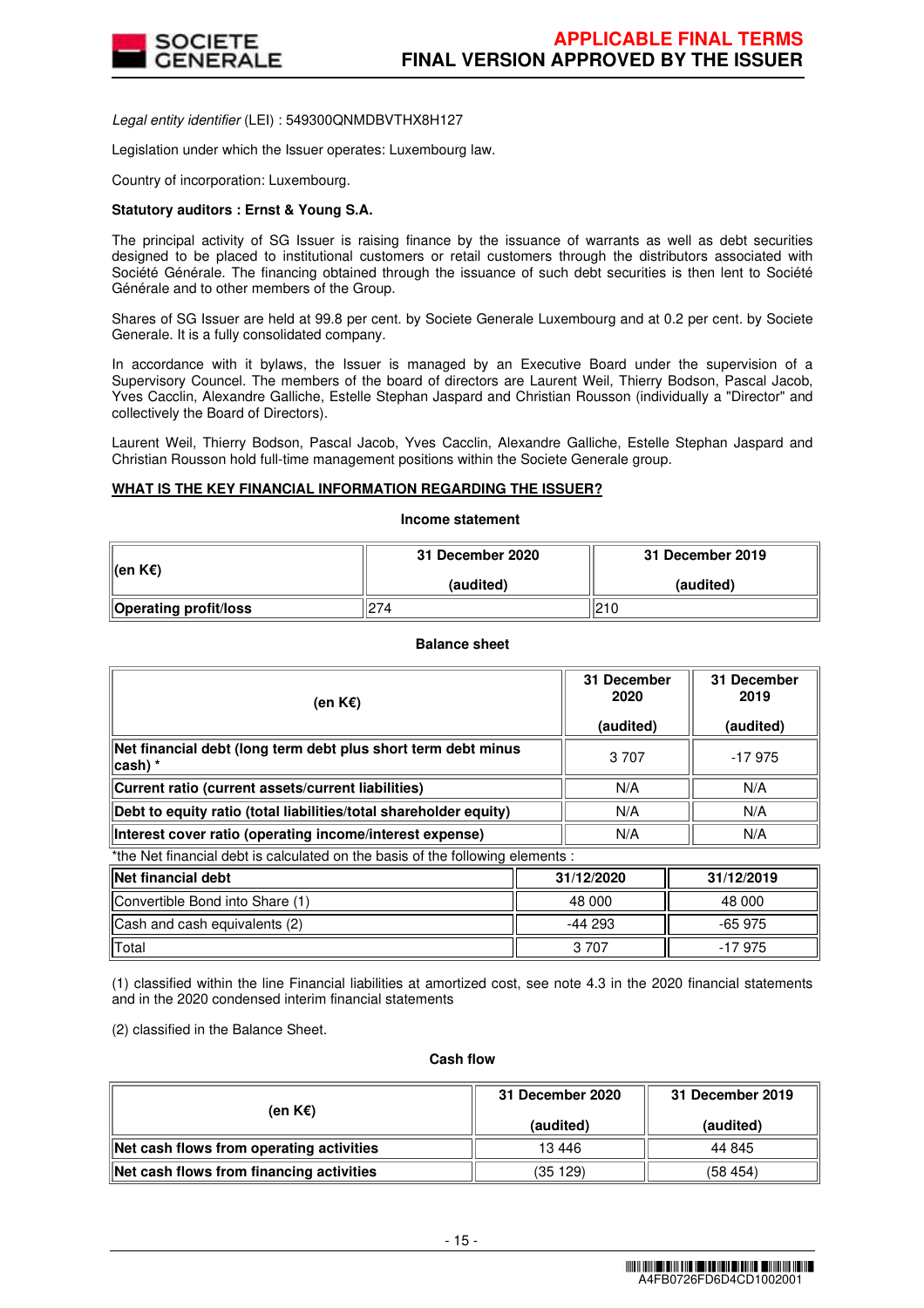

| Net cash flows from investing activities |  |  |
|------------------------------------------|--|--|
|------------------------------------------|--|--|

### **WHAT ARE THE KEY RISKS THAT ARE SPECIFIC TO THE ISSUER?**

In the event of default or bankruptcy of the Issuer, the investor has recourse only against Société Générale and there is a risk of total or partial loss of the amount invested or conversion into securities (equity or debt) or postponement of maturity, in the event of bail-in affecting the Issuer's securities or Société Générale's structured certificates, without any guarantee or compensation.

### **SECTION C. KEY INFORMATION ON THE SECURITIES**

### **WHAT ARE THE MAIN FEATURES OF THE SECURITIES?**

| <b>Product Currency</b>               | <b>EUR</b>                                                                                                 | <b>Settlement</b><br>Currency   | EUR                                                |                 |
|---------------------------------------|------------------------------------------------------------------------------------------------------------|---------------------------------|----------------------------------------------------|-----------------|
| Listing                               | EuroTLX, a Multilateral Trading<br>Facility organized and managed Nominal Value<br>by Borsa Italiana S.p.A |                                 | EUR 100 per Certificate                            |                 |
| <b>Minimum</b><br>Investment          | <b>EUR 100</b>                                                                                             | <b>Issue Price</b>              | 100% of the Nominal Value                          |                 |
| <b>Maturity Date</b>                  | 19/03/2027                                                                                                 | <b>Minimum</b><br>Reimbursement | No, you can lose up to the full<br>invested amount |                 |
| <b>Capital Barrier</b>                | 70%                                                                                                        | <b>Capital Barrier Type</b>     | Observed<br>on<br>Observation Date only            | Finall<br>the   |
| Redemption<br>Early<br><b>Barrier</b> | 100%                                                                                                       | Redemption<br>Early<br>Coupon   | 7.5%                                               |                 |
| <b>Final Barrier</b>                  | 100%                                                                                                       | <b>Final Coupon</b>             | 75%                                                |                 |
| <b>Reference Underlying</b>           |                                                                                                            | <b>Identifier</b>               | <b>Index Sponsor</b>                               | <b>Currency</b> |
| EURO STOXX BANKS (PRICE) ® INDEX      |                                                                                                            | EU0009658426                    | <b>STOXX Limited</b>                               | <b>EUR</b>      |

**ISIN Code :** XS2394954601 **Number of Certificates :** up to 150000

This product is a certificate governed by English law.

This product is designed to provide a return when the product is redeemed (either at maturity or when redeemed early). It is possible for the product to be automatically redeemed early based on pre-defined conditions. If the product is not redeemed early, both the return and the capital redemption amount will be linked to the performance of the Reference Underlying. Your capital will be fully at risk when investing in this product.

### Automatic Early Redemption

On any Early Redemption Observation Date, if the level of the Reference Underlying is at or above the Early Redemption Barrier, the product will be redeemed early and you will receive:

100% of the Nominal Value, plus the Early Redemption Coupon multiplied by the number of periods the product has elapsed since inception.

A period corresponds to six months.

Final Redemption

On the Maturity Date, provided that the product has not been redeemed early, you will receive a final redemption amount.

- If the Final Level of the Reference Underlying is at or above the Final Barrier, you will receive:

100% of the Nominal Value plus the Final Coupon

- If the Final Level of the Reference Underlying is below the Final Barrier and is at or above the Capital Barrier, you will receive: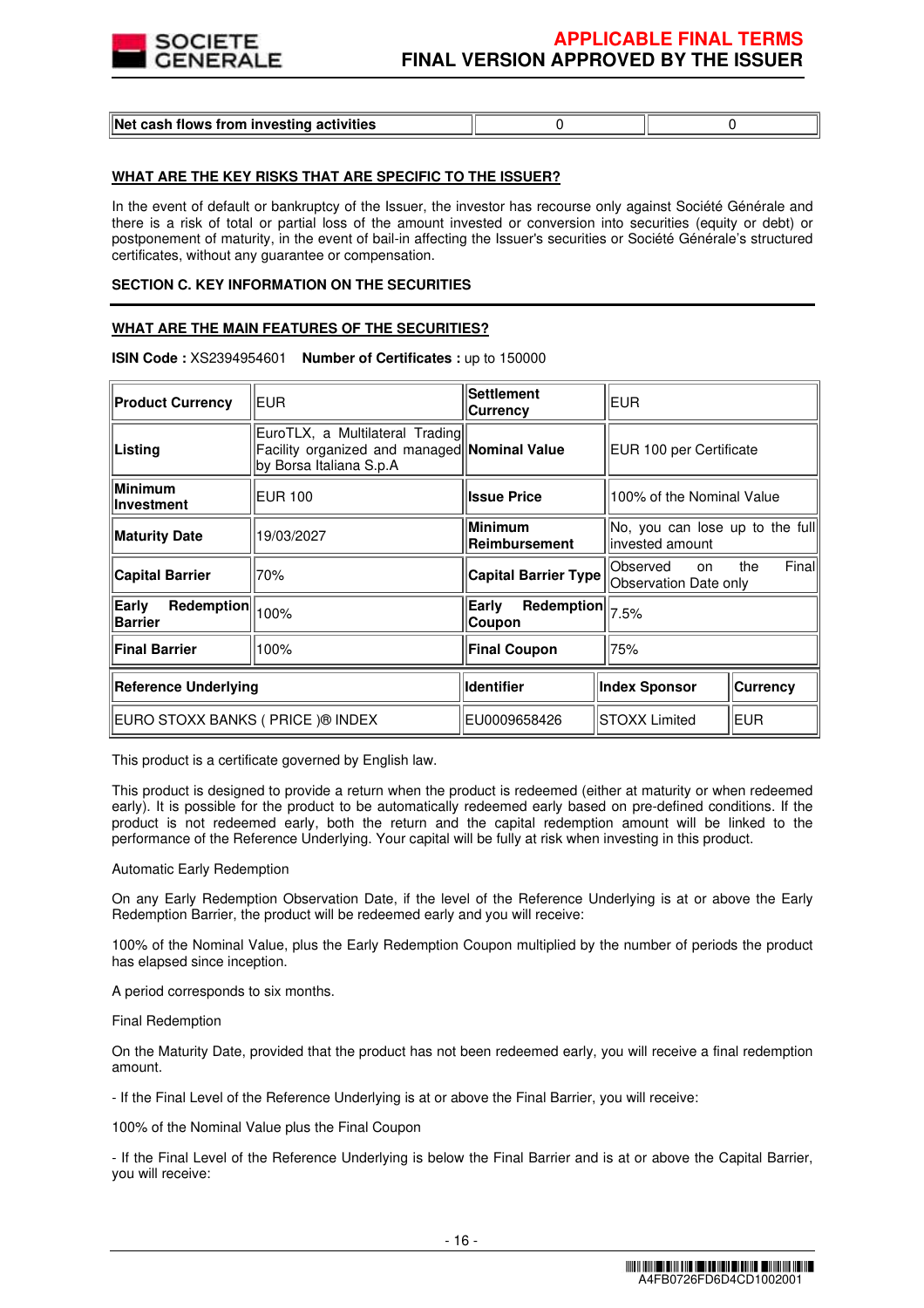

100% of the Nominal Value.

- Otherwise, you will receive the Final Level of the Reference Underlying multiplied by the Nominal Value. In this scenario, you will suffer a partial or total loss of your invested amount.

Additional Information

- The level of the Reference Underlying corresponds to its value expressed as a percentage of its Initial Value.
- The Initial Value of the Reference Underlying is its value observed on the Initial Observation Date.
- The Final Level is the level of the Reference Underlying observed on the Final Observation Date.
- Coupons are expressed as a percentage of the Nominal Value.

- Extraordinary events may lead to changes to the product's terms or the early termination of the product and could result in losses on your investment

- The product is available through a public offering during the applicable offering period in the following iurisdiction(s): Italy

| <b>Issue Date</b>                 | 22/03/2022                                                                                                                                 |
|-----------------------------------|--------------------------------------------------------------------------------------------------------------------------------------------|
| Initial Observation Date          | 121/03/2022                                                                                                                                |
| <b>Final Observation Date</b>     | 12/03/2027                                                                                                                                 |
| <b>Maturity Date</b>              | 19/03/2027                                                                                                                                 |
| Early<br><b>Observation Dates</b> | <b>Redemption</b> 21/09/2022, 21/03/2023, 21/09/2023,<br>21/03/2025.<br>21/03/2024.<br>23/09/2024.<br>  22/09/2025, 23/03/2026, 21/09/2026 |

### **Waiver of Set-off rights**

The Certificateholders waive any right of set-off, compensation and retention in relation to the Certificates, to the extent permitted by law.

### **Submission to jurisdiction:**

The Issuer accepts the competence of the courts of England in relation to any dispute against the Issuer, but accepts that such Certificateholders may bring their action before any other competent court.

### **Ranking:**

The Certificates will be direct, unconditional, unsecured and unsubordinated obligations of the Issuer and will rank at least pari passu with all other outstanding direct, unconditional, unsecured and unsubordinated obligations of the Issuer, present and future.

The Certificateholder acknowledge that in case of resolutions pursuant to Directive 2014/59/UE in relation to the Issuer's liabilities or the non subordianted, senior preferred, structured and LMEE ratio eligible liabilities of Société Générale, the Certificates may be subject to the reduction of all, or a portion, of the amounts due, on a permanent basis, a conversion of all, or a portion, of the amounts due into shares or other securities of the Issuer or the Guarantor or another person; cancellation; and/or the amendment on maturity of the Certificates or amendment on the calendar or the amount of the interests.

# **RESTRICTIONS ON THE FREE TRANSFERABILITY OF THE SECURITIES :**

Not Applicable. There is no restriction on the free transferability of the Certificates, subject to selling and transfer restrictions which may apply in certain jurisdictions including restrictions applicable to the offer and sale to, or for the account or benefit of, persons other than Permitted Transferees.

A Permitted Transferee means any person who (i) is not a U.S. person as defined pursuant to Regulation S; (ii) is not a person who comes within any definition of U.S. person for the purposes of the CEA or any CFTC Rule, guidance or order proposed or issued under the CEA (for the avoidance of doubt, any person who is not a "Non-United States person" defined under CFTC Rule  $4.7(a)(1)(iv)$ , but excluding, for purposes of subsection (D) thereof, the exception for any qualified eligible person who is not a "Non-United States person," shall be considered a U.S. person); and (iii) is not a "U.S. Person" for purposes of the final rules implementing the credit risk retention requirements of Section 15G of the U.S. Securities Exchange Act of 1934, as amended (the **U.S. Risk Retention Rules**) (a **Risk Retention U.S. Person**).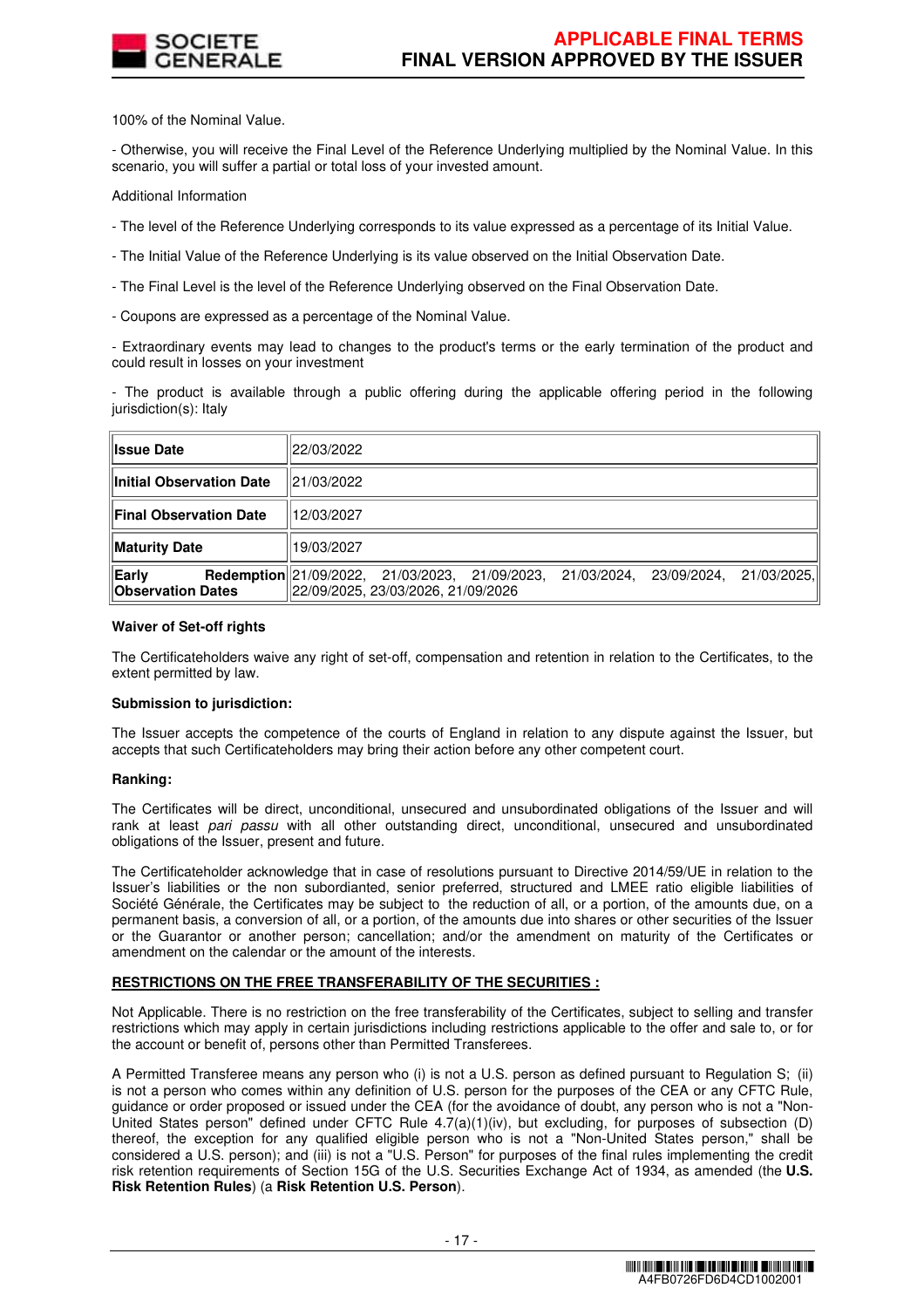

### **WHERE THE SECURITIES WILL BE TRADED?**

#### **Admission to trading:**

Application will be made for the Certificates to be admitted to trading on the Multilateral Trading Facility ("MTF") named EuroTLX organized and managed by Borsa Italiana S.p.A.

**There can be no assurance that the listing and trading of the Certificates will be approved with effect on the Issue Date or at all,provided that if Borsa Italiana S.p.A. does not release its decision of admission to trading within the day immediately preceding the Issue Date, paragraph "Conditions to which the offer is subject" of these Issue Specific Summary shall apply.**

### **IS THERE A GUARANTEE ATTACHED TO THE SECURITIES?**

### **Nature and scope of the guarantee:**

The Certificates are unconditionally and irrevocably guaranteed by Société Générale (the **Guarantor**) pursuant to the guarantee governed by French law made as of 04/06/2021 (the Guarantee).

The Guarantee obligations constitutes a direct, unconditional, unsecured and unsubordinated obligations of the Guarantor ranking as senior preferred obligations, as provided for in Article L. 613-30-3-I-3° of the French Code "monétaire et financier" and will rank at least pari passu with all other existing and future direct, unconditional, unsecured senior preferred obligations of the Guarantor, including those in respect of deposits.

Any references to sums or amounts payable by the Issuer which are guaranteed by the Guarantor under the Guarantee shall be to such sums and/or amounts as directly reduced, and/or in the case of conversion into equity, as reduced by the amount of such conversion, and/or otherwise modified from time to time resulting from the application of a bail-in power by any relevant authority pursuant to directive 2014/59/EU of the European Parliament and of the Council of the European Union.

#### **Description of the Guarantor:**

The Guarantor, Société Générale is the parent company of the Société Générale Group.

Domicile: 29, boulevard Haussmann, 75009 Paris, France.

Legal form: Public limited liability company (société anonyme).

Country of incorporation: France.

Legal entity identifier (LEI) : O2RNE8IBXP4R0TD8PU41

The Guarantor may on a regular basis, as defined in the conditions set by the French Banking and Financial Regulation Committee, engage in all transactions other than those mentioned above, including in particular insurance brokerage.

Generally speaking, the Guarantor may carry out, on its own behalf, on behalf of third parties or jointly, all financial, commercial, industrial, agricultural, personal property or real property, directly or indirectly related to the above-mentioned activities or likely to facilitate the accomplishment of such activities.

### **Key financial information on the Guarantor:**

#### **Income statement**

| In millions of euros                                                              | <b>First Quarter</b><br>2021<br>(unaudited) | 31.12.2020<br>(audited) | <b>First Quarter</b><br>2020<br>(unaudited) | 31.12.2019<br>(audited) |
|-----------------------------------------------------------------------------------|---------------------------------------------|-------------------------|---------------------------------------------|-------------------------|
| Net interest income (or equivalent)<br>(Totall<br>interest income and expense)*** | N/A                                         | 10,473                  | N/A                                         | 11,185                  |
| Net fee and commission income (Total Fee<br>income and expense)                   | N/A                                         | 4,917                   | N/A                                         | 5,257                   |
| Net impairment loss on financial assets (Cost<br>of risk)                         | (276)                                       | (3,306)                 | (820)                                       | (1,278)                 |
| Net trading income (Net gains and losses on<br>financial transactions)            | N/A                                         | 2,851                   | N/A                                         | 4,460                   |
| Measure of financial performance used by the                                      | 1,497                                       | 5,399                   | 492                                         | 6,944                   |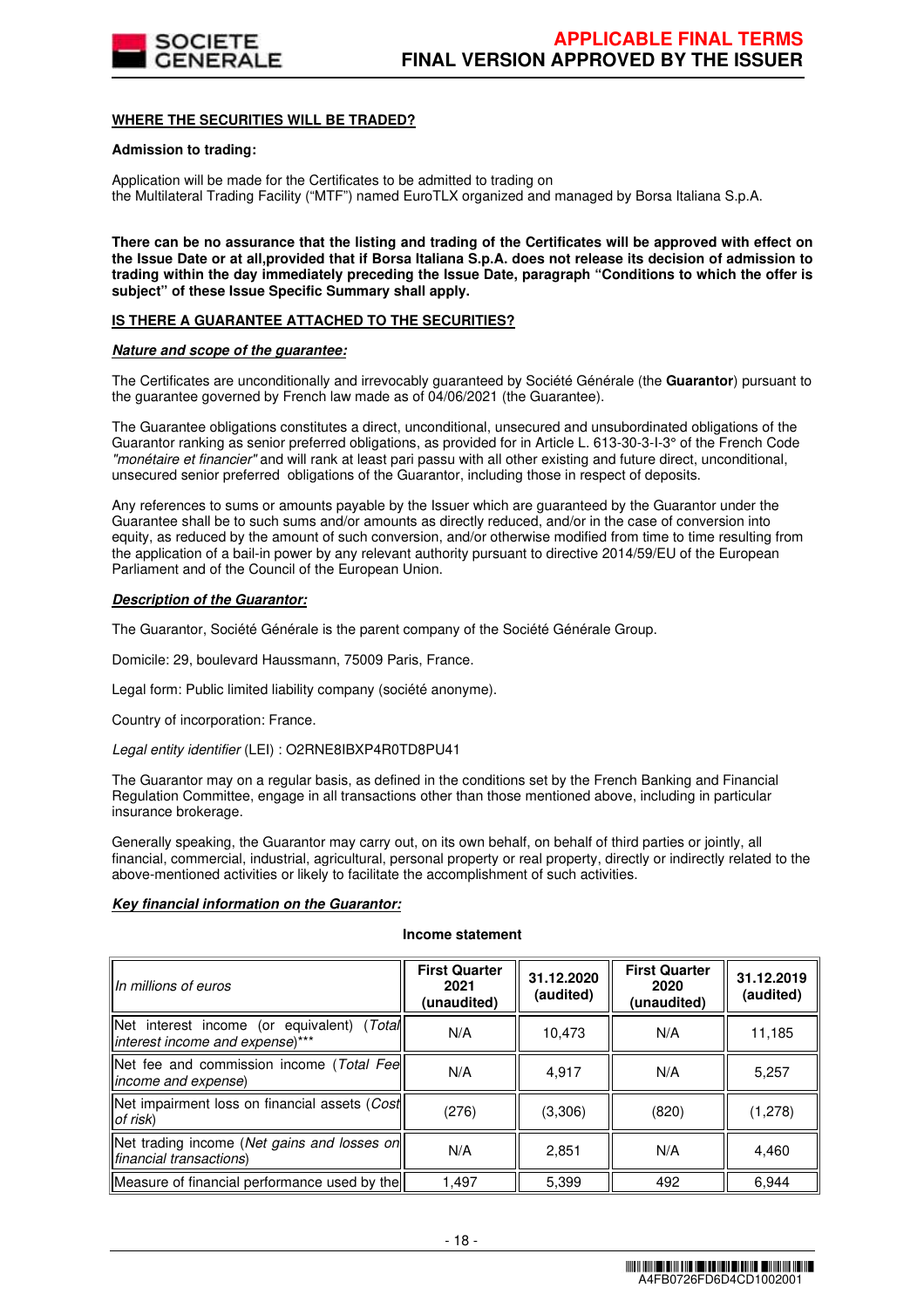

# **APPLICABLE FINAL TERMS FINAL VERSION APPROVED BY THE ISSUER**

| lissuer in the financial statements such as<br>loperating profit (Gross operating income)                                                                        |     |       |       |          |
|------------------------------------------------------------------------------------------------------------------------------------------------------------------|-----|-------|-------|----------|
| Net profit or loss (for consolidated financial)<br>statements net profit or loss attributable toll<br>equity holders of the parent) (Net income,<br>Group share) | 814 | (258) | (326) | $3.248*$ |

#### **Balance sheet**

| In billions of euros                                                                                                                                                                 | <b>First Quarter</b><br>2021<br>(unaudited) | 31.12.2020<br>(audited) | <b>First Quarter</b><br>2020<br>(unaudited) | 31.12.2019<br>(audited) | #Value as outcome<br>from the most recent<br>supervisory review<br>and evaluation<br>process (SREP) |
|--------------------------------------------------------------------------------------------------------------------------------------------------------------------------------------|---------------------------------------------|-------------------------|---------------------------------------------|-------------------------|-----------------------------------------------------------------------------------------------------|
| Total assets (Total Assets)                                                                                                                                                          | 1,503.0                                     | 1,462.0                 | 1,507.7                                     | 1,356.3                 | N/A                                                                                                 |
| Senior debt (Debt securities<br>issued)                                                                                                                                              | 137.2                                       | 139.0                   | 139.6                                       | 125.2                   | N/A                                                                                                 |
| Subordinated<br>debt<br>(Subordinated debts)                                                                                                                                         | 16.2                                        | 15.4                    | 15.0                                        | 14.5                    | N/A                                                                                                 |
| receivables<br>and<br>to<br>Loans<br>customers (Customer loans at<br>amortised cost)                                                                                                 | 456.5                                       | 448.8                   | 461.8                                       | 450.2                   | N/A                                                                                                 |
| Deposits<br>from<br>customers<br>(Customer deposits)                                                                                                                                 | 467.7                                       | 456.1                   | 442.6                                       | 418.6                   | N/A                                                                                                 |
| Total<br>equity (Shareholders'<br>equity, subtotal Equity, Group<br>share)                                                                                                           | 62.9                                        | 61.7                    | 62.6                                        | 63.5                    | N/A                                                                                                 |
| Non performing loans (based<br>on net carrying amount)<br>and<br>receivables)<br>Loans<br>(Doubtful loans)                                                                           | 17.4                                        | 17.0                    | 16.6                                        | 16.2                    | N/A                                                                                                 |
| Common Equity Tier 1 capital<br>(CET1) ratio (or other relevant<br>prudential capital adequacy<br>depending<br>on<br>the<br>ratop<br>issuance)<br>(Common<br>Equity<br>Tier 1 ratio) | $13.5\%(1)$                                 | $13.4\%(1)$             | 12.6%                                       | 12.7%                   | 9.03% **                                                                                            |
| (Total<br>ratio<br>Total<br>capital<br>capital ratio)                                                                                                                                | $19.1\% (1)$                                | $19.2\%(1)$             | 18.0%                                       | 18.3%                   | N/A                                                                                                 |
| calculated<br>ratio<br>Leverage<br>under applicable<br>regulatory<br>framework (Fully-loaded CRR<br>leverage ratio)                                                                  | $4.5\%(1)$                                  | 4.8%(1)                 | 4.2%                                        | 4.3%                    | N/A                                                                                                 |

\* As from January 1st 2019, in accordance with the amendment to IAS 12 "Income Tax", the tax saving related to the payment of coupons on undated subordinated and deeply subordinated notes, previously recorded in consolidated reserves, is now recognised in income on the "Income tax" line.

\*\* Taking into account the combined regulatory buffers, the CET1 ratio level that would trigger the Maximum Distributable Amount mechanism would be 9.03% as of 31 March 2021

\*\*\* Titled in italics refer to titled used in the financial statements.

(1) Phased-in ratio

The audit report does not contain any qualification.

### **Key risks that are specific to the guarantor :**

Due to Société Générale's role as guarantor and counterparty to the Issuer's hedging transactions, investors are essentially exposed to Société Générale's credit risk and have no recourse against the Issuer in the event of the Issuer's default.

# **WHAT ARE THE KEY RISKS THAT ARE SPECIFIC TO THE SECURITIES?**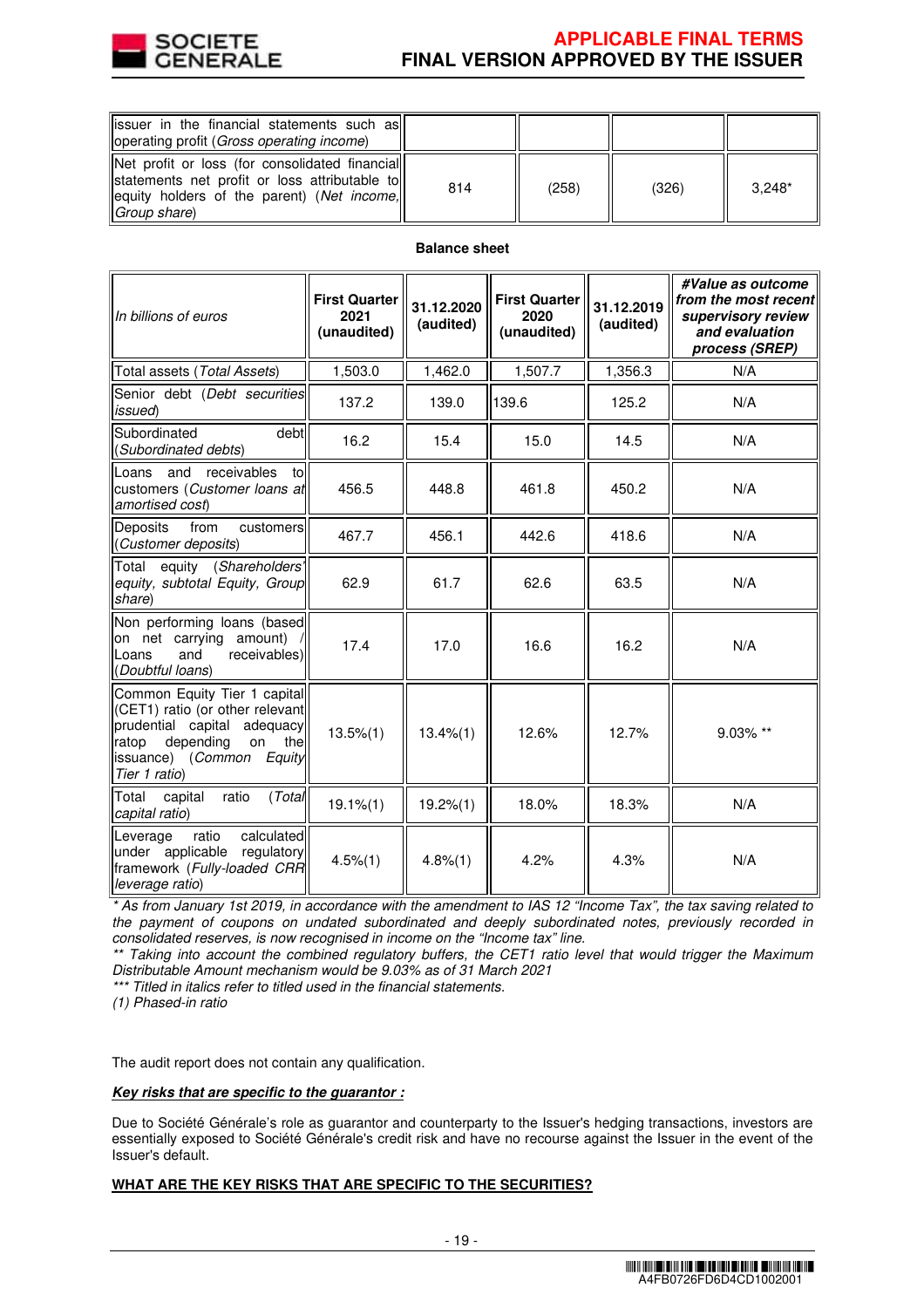

The investor bears the risk of total or partial loss of the amount invested at redemption of the Certificates on the maturity date or the event the Certificates is sold by the investor before that date.

Although it is subject to market making agreement, the liquidity of the product may be affected by exceptional circumstances that make it difficult to sell the product or at a price that results in a total or partial loss of the amount invested.

Certificates may be early redeemed automatically when the level of the Underlying(s) reaches a certain level. Investors will not benefit from the performance of the Underlying(s) subsequent to such event.

The market value of the Certificates depends on the evolution of market parameters at the time of exit (price level of the Underlying(s), interest rates, volatility and credit spreads) and may therefore result in a risk of total or partial loss on the amount initially invested.

Events unrelated to the Underlying(s) (e.g. change in law, including tax law, force majeure) may lead to early redemption of the Certificates and thus to total or partial loss of the amount invested.

Events affecting the Underlying(s) or hedging transactions may lead to adjustments, de-indexation, substitution of the Underlying(s), or early redemption of the Certificates and consequently to losses on the amount invested, including in the case of capital protection.

If the currency of the investor's main activities is different from that of the product, the investor is exposed to currency risk, especially in the event of exchange controls, which may reduce the amount invested.

The way the Index sponsor applies the index rules relating to the calculation, and modification of the composition of the Index and the integration of the events affecting its components may affect the value of the index and therefore the value of the Certificates.

Investors are exposed to the risk of operational capacity and expertise of the Index Sponsor to ensure the calculation and maintenance of the index according to the index rules in force throughout the life of the Certificates.

### **SECTION D - KEY INFORMATION ON THE OFFER OF SECURITIES TO THE PUBLIC AND/OR ADMISSION TO TRADING ON A REGULATED MARKET**

### **UNDER WHICH CONDITIONS AND TIMETABLE CAN I INVEST IN THIS SECURITIES ?**

### **DESCRIPTION OF THE TERMS AND CONDITIONS OF THE OFFER :**

### **Non Exempted Offer Jurisdiction(s):** Italy

#### **Offer Period:**

From and including March 11, 2022 at 9.00 a.m. Central European Time (CET) to and including March 17, 2022 at 4.00 p.m. CET, subject to any early closing of the Offer Period as described below.

The Certificates will be distributed:

(a) within the premises of the Distributors (at their offices and branches);

(b) through door-to-door selling (fuori sede) pursuant to Articles 30 and 31 of the Italian Legislative Decree No. 58 of 24th February 1998, as amended from time to time (the **"Italian Financial Services Act"**) from and including March 11, 2022 at 9.00 a.m. Central European Time (CET) to and including March 14, 2022 at 4.00 p.m. CET;

subject to any early closing of the Offer Period as described below.

The Distributor intending to distribute Certificates through door-to-door selling (fuori sede) pursuant to article 30 of the Italian Financial Services Act will collect the acceptance forms - other than directly at their branches and offices - through financial advisors for door-to-door selling (consulenti finanziari abilitati all'offerta fuori sede) pursuant to Article 31 of the Italian Financial Services Act.

Pursuant to Article 30, paragraph 6, of the Italian Financial Services Act, the validity and enforceability of contracts entered into through door-to-door selling (fuori sede) is suspended for a period of 7 (seven) days from the date of subscription of the acceptance form by the relevant investor.

Within such period investors may notify the relevant Distributor of their withdrawal without payment of any charge or commission.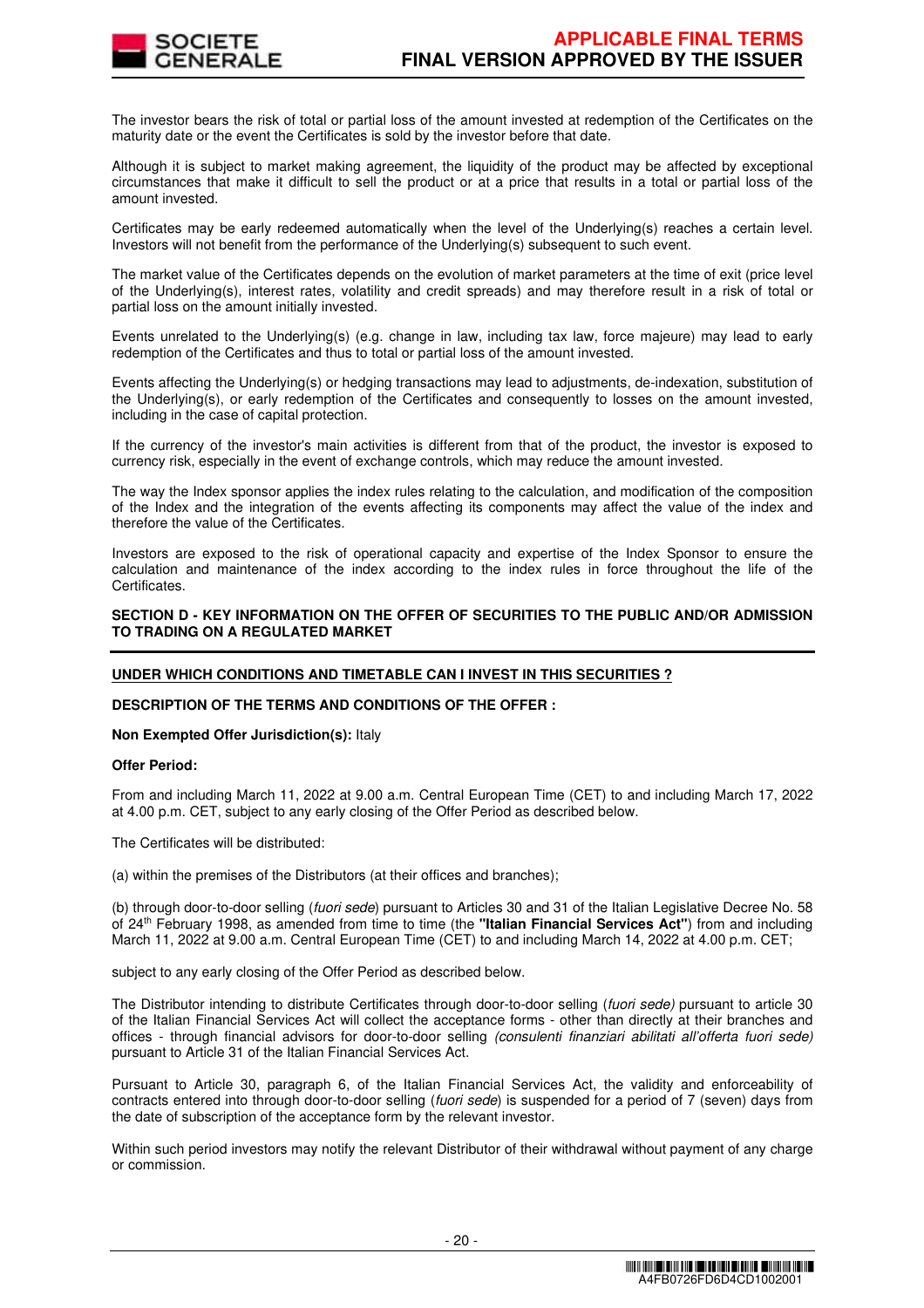**Offer Price:** The Certificates will be offered at the Issue Price of which up to a maximum of 4.00% is represented by distribution fee payable upfront by the Guarantor to Deutsche Bank SpA, Piazza del Calendario, 3, 20126 Milano (the **Distributor**).**Conditions to which the offer is subject:**

Offers of the Certificates are conditional on their issue and, on any additional conditions set out in the standard terms of business of the financial intermediaries, notified to investors by such relevant financial intermediaries.

The Issuer reserves the right to close the Offer Period prior to its stated expiry for any reason. The Issuer reserves the right to withdraw the offer and cancel the issuance of the Certificates for any reason at any time on or prior to the Issue Date. For the avoidance of doubt, if any application has been made by a potential investor and the Issuer exercises such right, no potential investor shall be entitled to subscribe or otherwise acquire acquire the the Certificates. In each case, a notice to the investors on the early termination or the withdrawal, as applicable, will be published on the website of the Issuer (http://prospectus.socgen.com).

The validity of the offer is subject to the condition that the decision of admission to trading on EuroTLX is released by Borsa Italiana S.p.A. by not later than on the day immediately preceding the Issue Date; otherwise, the offer will be deemed withdrawn and the issuance cancelled. The Issuer undertakes to file the relevant application with Borsa Italiana S.p.A. in due time to allow Borsa Italiana S.p.A. to release a decision, according to its rules, within the day immediately preceding the Issue Date.

**Issue Price:** EUR 100 per Certificate of EUR 100 Specified Denomination

### **Estimate of total expenses related to the issuance or the offer, including estimated expenses charged to the investor by the Issuer or the offeror:**

The entry costs, included in the Issue Price and determined as of 08/03/2022 (the **launch date of the issuance**), charged to the investor by the Issuer or the Offeror are equal to 7.1251% of the Nominal Amount (4.00% placement fee, 3.1251% other costs). The entry costs and potential recurrent costs and potential anticipated exit penalties may have an impact on the return the investor may obtain from his investment.**Distribution plan:** The product is intended for retail investors and will be offered in Italy

# **WHO IS THE OFFEROR AND/OR THE PERSON ASKING FOR THE ADMISSION TO TRADING ?**

Société Générale as Dealer

Tour Société Générale - 17 Cours Valmy

92987 Paris La Défense Cedex, France

Domicile : 29, boulevard Haussmann, 75009 Paris, France.

Legal form : Public limited liability company (société anonyme).

Applicable law : French law.

Country of incorporation : France

### **WHY IS THIS PROSPECTUS BEING PRODUCED ?**

This prospectus is drawn up for the purposes of the public offer of the Certificates.

**Reasons for the offer and use of proceeds :** The net proceeds from each issue of Certificates will be applied for the general financing purposes of the Société Générale Group, which include making a profit.

### **Estimated net proceeds : Not Applicable**

**Underwriting**: There is an underwriting agreement on a firm commitment basis with**:** Société Générale

### **Interests of the individual and natural persons of the issuance/offer :**

Save for fees, if any, payable to the Dealer, and so far as the Issuer is aware, no person involved in the issue of the Certificates has an interest material to the offer.

The Dealer and its affiliates have engaged, and may in the future engage, in investment banking and/or commercial banking transactions with, and may perform other services for, the Issuer and its affiliates in the ordinary course of business.

Société Générale will ensure the roles of provider of hedging instruments to the Issuer of the Certificates and Calculation Agent of the Certificates.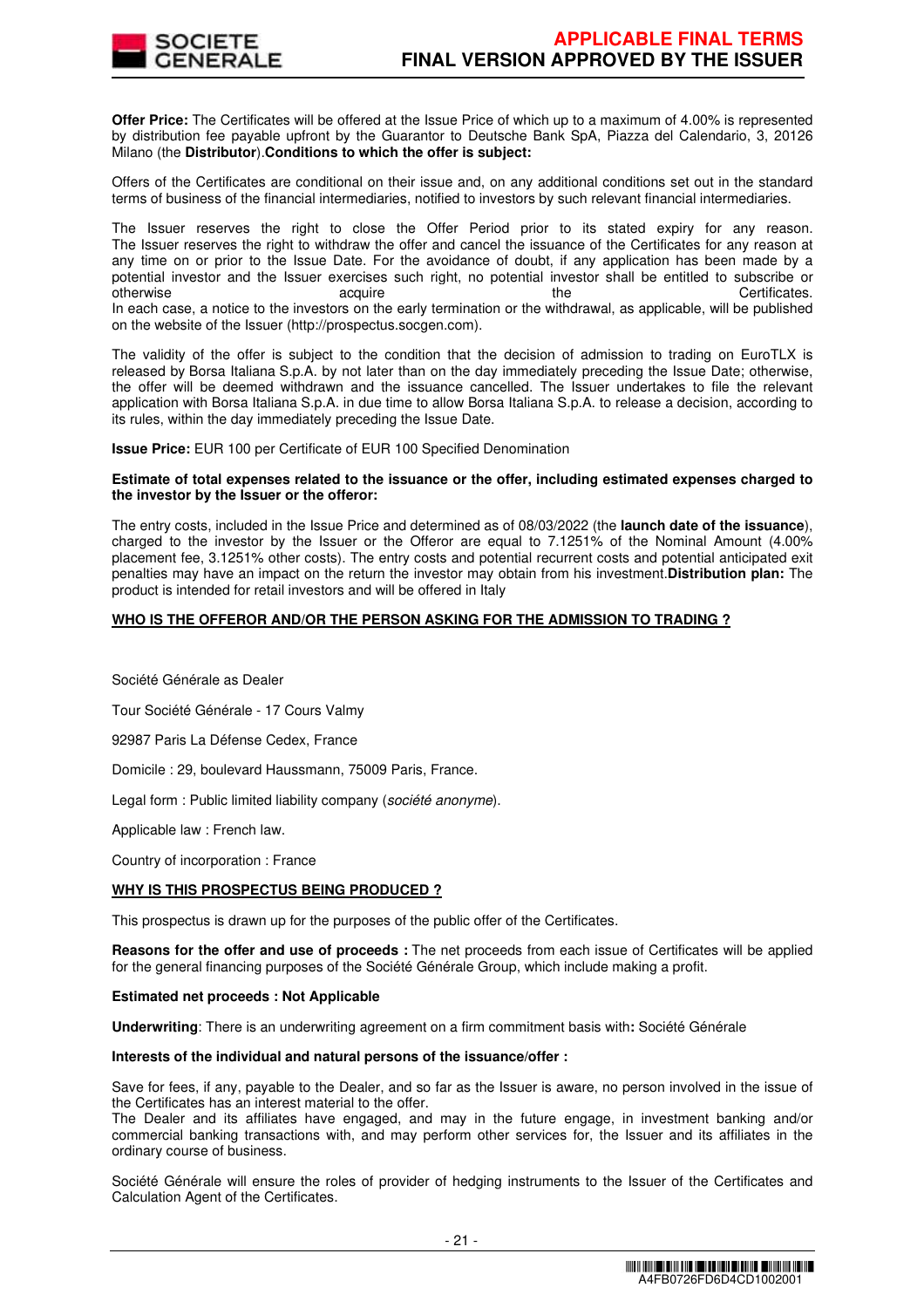

The possibility of conflicts of interest between the different roles of Société Générale on one hand, and between those of Société Générale in these roles and those of the Certificateholders on the other hand cannot be excluded.

Furthermore, given the banking activities of Société Générale, conflicts may arise between the interests of Société Générale acting in these capacities (including business relationship with the issuers of the financial instruments being underlyings of the Certificates or possession of non public information in relation with them) and those of the Certificateholders. Finally, the activities of Société Générale on the underlying financial instrument(s), on its proprietary account or on behalf of its customers, or the establishment of hedging transactions, may also have an impact on the price of these instruments and their liquidity, and thus may be in conflict with the interests of the Certificateholders.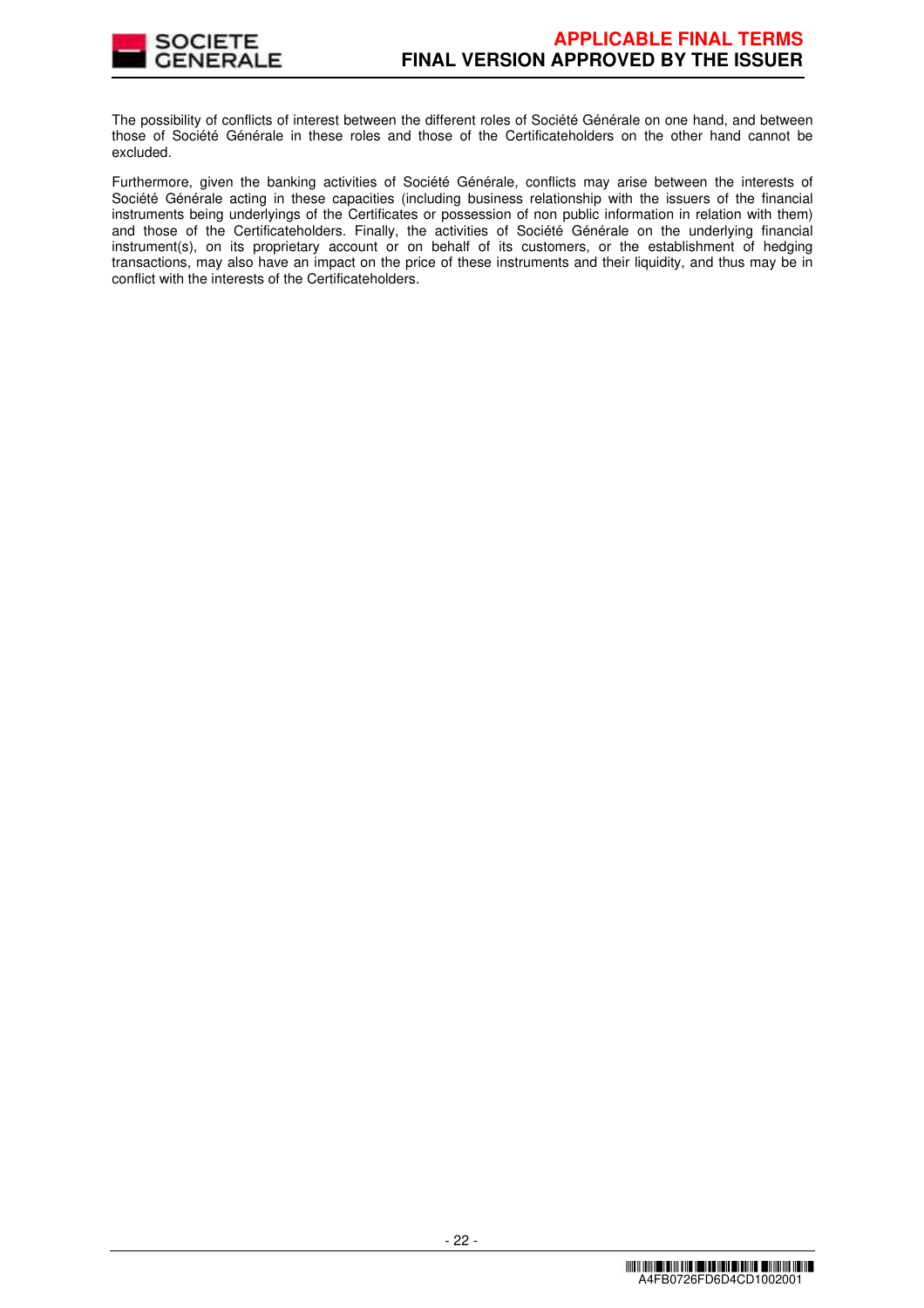

### **NOTA DI SINTESI DELL'EMISSIONE**

### **SEZIONE A – INTRODUZIONE COMPRENSIVA DELLE AVVERTENZE**

**Codice ISIN** : XS2394954601

### **Emittente : SG Issuer**

Domicilio : 16, boulevard Royal, L-2449 Luxembourg

Numero di telefono : + 352 27 85 44 40

Legal entity identifier (LEI) : 549300QNMDBVTHX8H127

### **Offerente e/o soggetto che richiede l'ammissione alle negoziazioni :**

Societe Generale

Tour Société Générale - 17 Cours Valmy

92987 Paris La Défense Cedex, France

Sede legale : 29, boulevard Haussmann, 75009 Paris, France.

Legal entity identifier (LEI) : O2RNE8IBXP4R0TD8PU41

### **Individuazione e contatti dell'autorità competente per l'approvazione del prospetto:**

Approvato dalla Commission de Surveillance du Secteur Financier (CSSF)

110, route d'Arlon L-2991, Luxembourg

E-Mail : direction@cssf.lu

**Data di approvazione del prospetto:** 04/06/2021

### **AVVERTENZE**

La presente nota di sintesi deve essere letta come un'introduzione al prospetto di base (il **Prospectus**).

Qualsiasi decisione di investire nei certificati (i **Certificati**) emessi sulla base Prospetto deve basarsi su una valutazione complessiva del Prospetto da parte dell'investitore.

**I potenziali investitori devono essere consapevoli del fatto che questi Certificati potrebbero essere volatili e che potrebbero non ricevere alcun interesse e potrebbero perdere tutto o una parte sostanziale del loro investimento.** 

Qualora sia proposto un ricorso dinanzi all'autorità giudiziaria in merito alle informazioni contenute nel Prospetto e nelle relative Condizioni Definitive, il ricorrente potrebbe essere tenuto a sostenere i costi della traduzione del Prospetto di Base prima dell'inizio del procedimento, ai sensi della legislazione nazionale degli Stati Membri.

Nessun soggetto che ha provveduto alla predisposizione della presente nota di sintesi, compresa l'eventuale traduzione, potrà essere ritenuto responsabile civilmente, salvo che questa risulti fuorviante, imprecisa o incoerente se letta congiuntamente alle altre parti del Prospetto, o non offra, se letta congiuntamente alle altre parti del Prospetto, informazioni essenziali volte ad agevolare la decisione dell'investitore di investire nei Certificati.

**State per acquistare un prodotto che non è semplice e può essere di difficile comprensione.**

### **SEZIONE B – INFORMAZIONI CHIAVE SULL'EMITTENTE**

# **CHI È L'EMITTENTE DEI TITOLI?**

**Emittente : SG Issuer** (o l'**Emittente**)

Domicilio: 16, boulevard Royal, L-2449 Luxembourg

Legal entity identifier (LEI) : 549300QNMDBVTHX8H127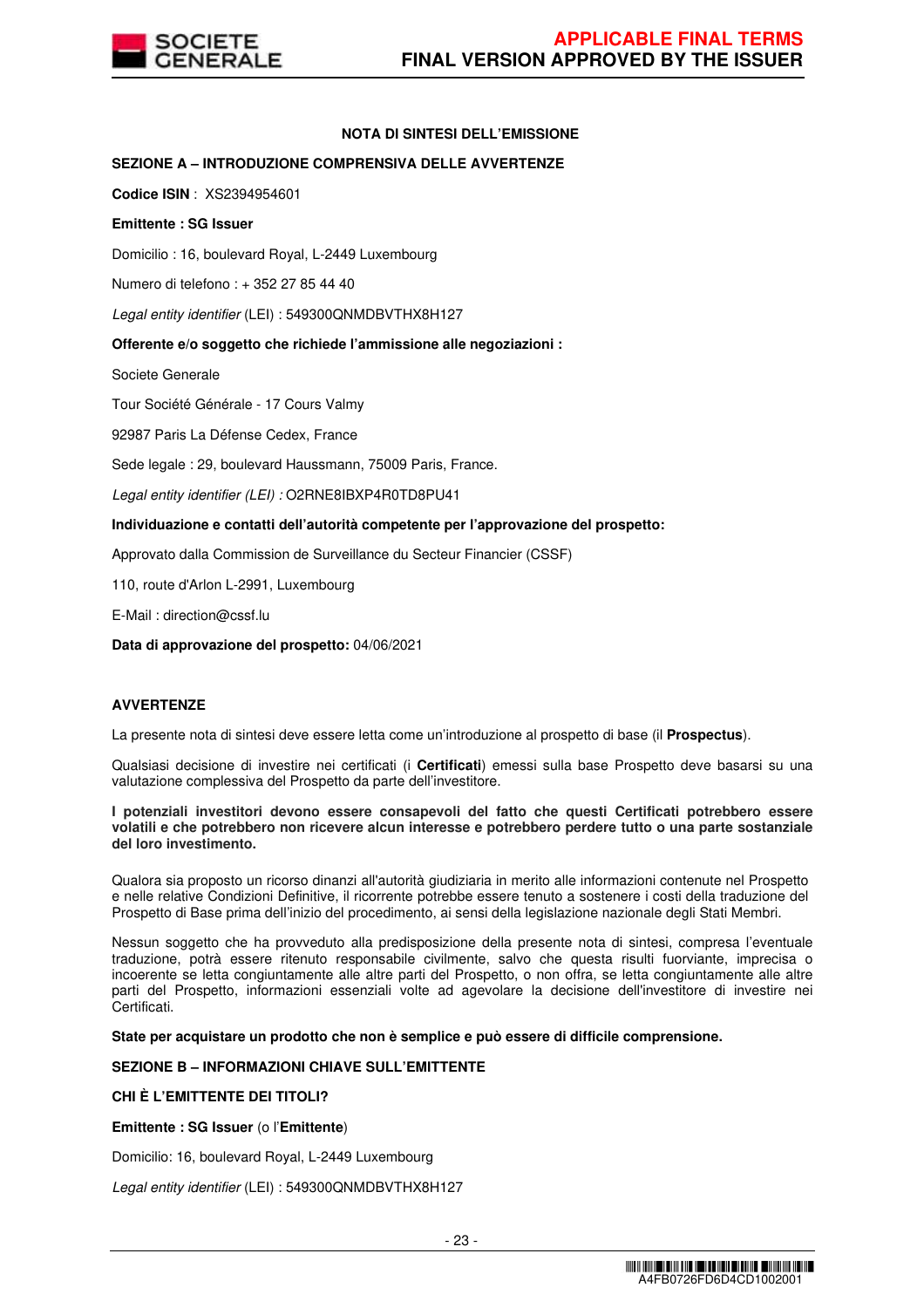

Giurisdizione di riferimento: diritto lussemburghese.

Paese di costituzione: Lussemburgo.

### **Società di revisione : Ernst & Young S.A.**

Le attività principali di SG Issuer sono rappresentate dalla raccolta di fondi tramite l'emissione di warrant e titoli di debito destinati al collocamento presso clienti istituzionali o retail tramite collocatori associati a Société Générale. I fondi derivanti all'emissione di tali titoli di debito vengono quindi concessi in prestito a Société Générale ed altri membri del Gruppo.

Le azioni di SG Issuer sono detenute al 99,8 per cento. da Société Générale Luxembourg e allo 0,2 per cento. di Société Générale. È una società completamente consolidata.

In conformità allo statuto, l'Emittente è gestita da un Consiglio Direttivo sotto la supervisione di un Consiglio di Sorveglianza. I membri del Consiglio Direttivo sono Laurent Weil, Thierry Bodson, Pascal Jacob, Yves Cacclin, Alexandre Galliche, Estelle Stephan Jaspard e Christian Rousson (ciascuno individualmente un **Amministratore**  e collettivamente il **Consiglio di Amministrazione**). Laurent Weil, Thierry Bodson, Pascal Jacob, Yves Cacclin, Alexandre Galliche, Estelle Stephan Jaspard e Christian Rousson esercitano la loro attività di management a tempo pieno all'interno del Gruppo Societe Generale

### **QUALI SONO LE INFORMAZIONI FINANZIARIE CHIAVE RELATIVE ALL'EMITTENTE?**

#### **Conto economico**

| (in migliaia di $\epsilon$ )                                                                       | 31 dicembre 2020       | 31 dicembre 2019       |
|----------------------------------------------------------------------------------------------------|------------------------|------------------------|
|                                                                                                    | (soggetto a revisione) | (soggetto a revisione) |
| $\left\Vert \mathsf{Utile}/\mathsf{perdita} \right\Vert$ operativa $\left\Vert _{274} \right\Vert$ |                        | 210                    |

### **Stato patrimoniale**

| (in migliaia di €)                                                                                               | 31 dicembre 2020<br>(soggetto a revisione) | 31 dicembre 2019<br>(soggetto a revisione) |  |
|------------------------------------------------------------------------------------------------------------------|--------------------------------------------|--------------------------------------------|--|
| Debito finanziario netto (debiti a lungo<br>termine meno debiti a breve termine meno<br>disponibilità liquide) * | 3 7 0 7                                    | $-17975$                                   |  |
| (attività<br>correntil<br>Rapporto<br>corrente<br>/passività correnti)                                           | N/A                                        | N/A                                        |  |
| Rapporto debito e capitale (passività totali <br>/capitale azionario totale)                                     | N/A                                        | N/A                                        |  |
| Tasso di copertura degli interessi (reddito<br>operativo/spesa per interessi)                                    | N/A                                        | N/A                                        |  |

\* il debito finanziario netto è calcolato sulla base dei seguenti elementi:

| Debito finanziario netto                      | 31/12/2020 | 31/12/2019 |
|-----------------------------------------------|------------|------------|
| Obbligazioni convertibili in azioni (1)       | 48 000     | 48 000     |
| Disponibilità liquide e mezzi equivalenti (2) | -44 293    | $-65975$   |
| Totale                                        | 3.707      | -17 975    |

(1) classificato nella voce Passività finanziarie a costo ammortizzato, si veda nota 4.3 nel bilancio 2020 e nel bilancio periodico abbreviato del 2020

(2) classificato nello Stato Patrimoniale.

### **Flussi di cassa**

|                              | $\parallel$ 31 dicembre 2020 | 31 dicembre 2019                                                                                        |
|------------------------------|------------------------------|---------------------------------------------------------------------------------------------------------|
| (in migliaia di $\epsilon$ ) |                              | $\left\  \text{(soggetto a revisione} \right\  \text{ (soggetto a revisione) } \ ^{\shortmid \text{ }}$ |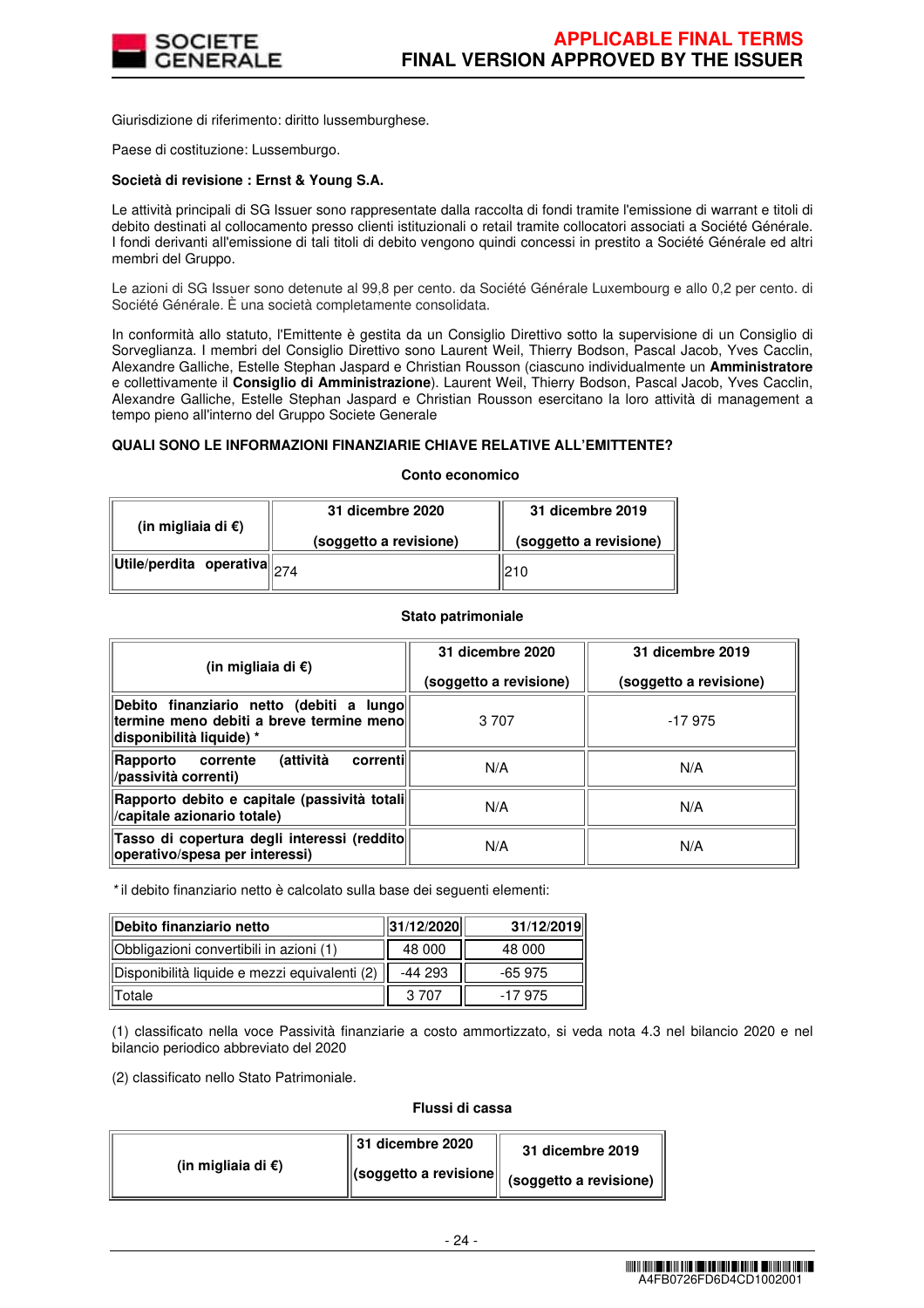

| Flussi di cassa netti da attività<br>operative                 | 13446    | 44 845  |
|----------------------------------------------------------------|----------|---------|
| Flussi di cassa netti da attività<br>finanziarie               | (35 129) | (58454) |
| Flussi di cassa netti da attività dill<br><b>linvestimento</b> |          |         |

# **QUALI SONO I RISCHI CHIAVE SPECIFICI DELL'EMITTENTE?**

In caso di inadempimento o fallimento dell'Emittente, l'investitore ha diritto di ricorso soltanto nei confronti di Société Générale e, in caso di bail-in applicato ai titoli dell'emittente o ai prodotti strutturati di Société Générale, è esposto al rischio di perdita totale o parziale dell'importo investito o di sua conversione in titoli (di capitale o di debito) o di spostamento della scadenza, senza alcuna garanzia o compensazione.

### **SEZIONE C. INFORMAZIONI CHIAVE SUI TITOLI**

### **QUALI SONO LE CARATTERISTICHE PRINCIPALI DEI TITOLI?**

**Codice ISIN:** XS2394954601 **Numero di Certificati:** fino a 150000

| Valuta<br>Prodotto                        | $\bar{\mathsf{del}}\vert\vert_{\mathsf{EUR}}$                                                                | Valuta di Regolamento                           | EUR                                                                       |  |
|-------------------------------------------|--------------------------------------------------------------------------------------------------------------|-------------------------------------------------|---------------------------------------------------------------------------|--|
| <b>Sede</b><br>negoziazione               | EuroTLX, un Sistema<br>di Multilaterale di Negoziazione<br>organizzato e gestito da Borsa<br>Italiana S.p.A. | <b>Valore Nominale</b>                          | 100 EUR per Certificato                                                   |  |
| Investimento<br>Minimo                    | 100 EUR                                                                                                      | <b>Prezzo di Emissione</b>                      | 100% del Valore Nominale                                                  |  |
| Data di Scadenza   19/03/2027             |                                                                                                              | Rimborso minimo                                 | No, è possibile subire una<br>perdita anche totale<br>ldell'investimento. |  |
| <b>Barriera</b><br>Capitale               | $\bar{\bf s}$ ul $\left\  \vphantom{\hat{\bf s}}_{70\%}\right\ $                                             | Tipologia<br><b>Barriera</b><br><b>Capitale</b> | sul Rilevazione solo alla Data<br>di Valutazione Finale                   |  |
| Barriera di<br>Liquidazione<br>Anticipata | 100%                                                                                                         | Premio alla Liquidazione<br><b>Anticipata</b>   | 7,5%                                                                      |  |
| <b>Barriera Finale</b>                    | 100%                                                                                                         | <b>Premio Finale</b>                            | 75%                                                                       |  |

| <b>Sottostante di Riferimento</b>  | <b>Ildentificatore</b> | <b>Sponsor dell'Indice</b> | <b>Valuta</b> |
|------------------------------------|------------------------|----------------------------|---------------|
| IEURO STOXX BANKS ( PRICE )® INDEX | IIEU0009658426         | <b>ISTOXX Limited</b>      | .IEUR         |

Questo prodotto è un certificato regolato dalla legge inglese.

Questo prodotto è concepito per generare un rendimento quando il prodotto è rimborsato (o a scadenza o nel caso di liquidazione anticipata). E' possibile che il prodotto

liquidazione del capitale saranno legati alla performance del Sottostante di Riferimento. Il capitale investito sarà da considerarsi totalmente a rischio investendo in questo

prodotto. Liquidazione Anticipata Automatica

Ad una qualsiasi Data di Valutazione della Liquidazione Anticipata, se il livello del Sottostante di Riferimento è pari o superiore alla Barriera di Liquidazione Anticipata, il

prodotto sarà rimborsato anticipatamente e si riceverà:

100% del Valore Nominale più il Premio di Liquidazione Anticipata moltiplicato per il numero dei periodi trascorsi dall' emissione del prodotto.

sia automaticamente rimborsato anticipatamente in base a condizioni predefinite. Se il prodotto non è rimborsato anticipatamente, sia il rendimento che l' importo di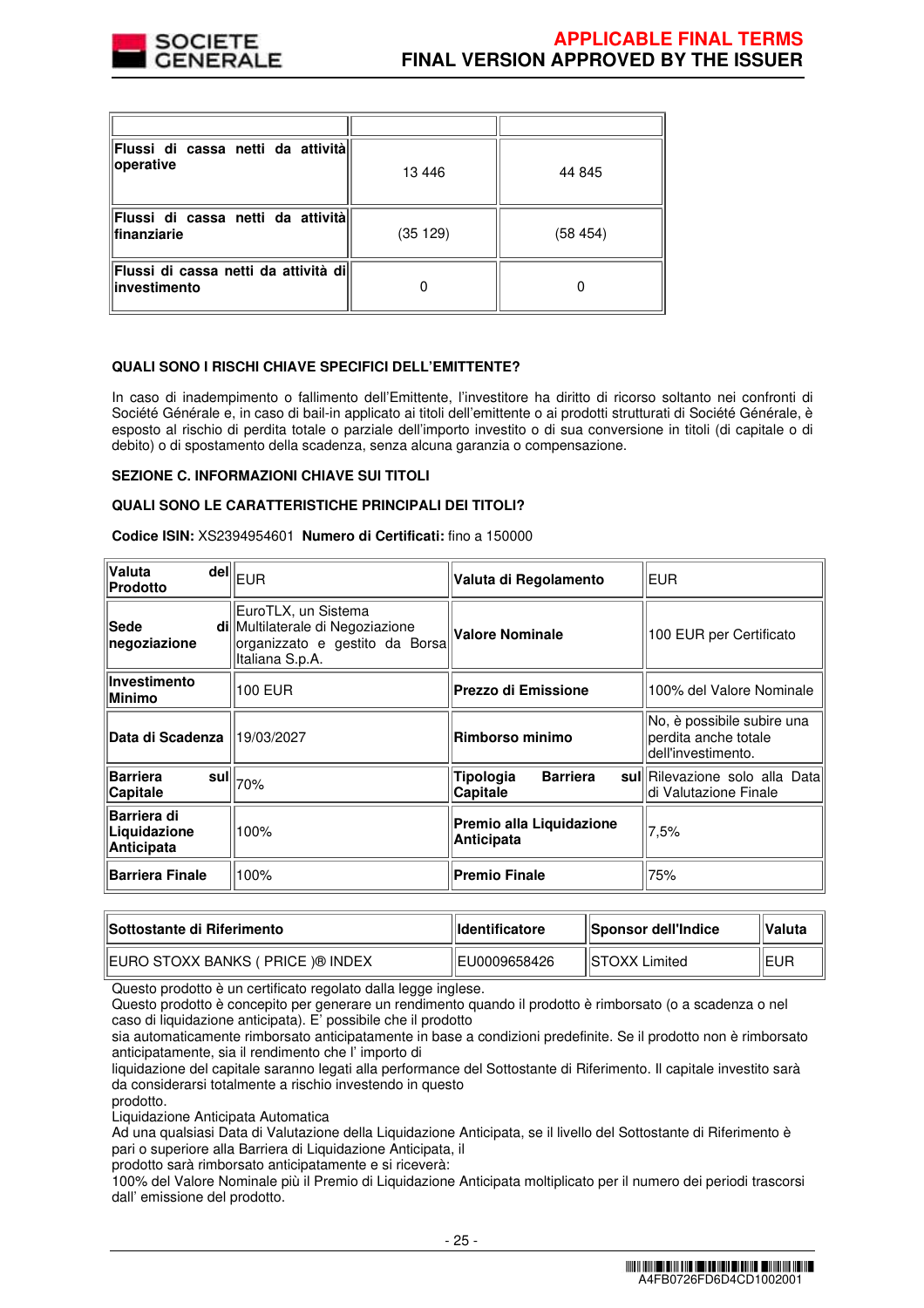

Un periodo corrisponde a sei mesi.

Liquidazione Finale

Alla Data di Scadenza, a condizione che il prodotto non sia stato rimborsato anticipatamente, si riceverà un importo finale di liquidazione.

- Se il Livello Finale del Sottostante di Riferimento è pari o superiore alla Barriera Finale, si riceverà: 100% del Valore Nominale più il Premio Finale

- Se il Livello Finale del Sottostante di Riferimento è inferiore alla Barriera Finale ed è pari o superiore alla Barriera sul Capitale, si riceverà:

100% del Valore Nominale.

- Altrimenti, si riceverà il Livello Finale del Sottostante di Riferimento moltiplicato per il Valore Nominale. In questo scenario, si andrà incontro ad una perdita parziale o

totale del capitale investito.

Ulteriori Informazioni

- Il livello del Sottostante di Riferimento corrisponde al suo valore espresso come percentuale del suo Valore Iniziale.

- Il Valore Iniziale del Sottostante di Riferimento è il suo valore registrato alla Data di Valutazione Iniziale.

- Il Livello Finale è il livello del Sottostante di Riferimento registrato alla Data di Valutazione Finale.

- I Premi sono espressi come percentuale del Valore Nominale.

- Il verificarsi di eventi straordinari potrebbe causare modifiche dei termini del prodotto o il suo rimborso anticipato. Ciò potrebbe comportare perdite sul capitale investito.

- Il prodotto è disponibile mediante un'offerta pubblica durante il periodo di offerta applicabile nelle seguenti giurisdizioni: Italia

| Data di Emissione                                                               | 22/03/2022                                                                                                       |
|---------------------------------------------------------------------------------|------------------------------------------------------------------------------------------------------------------|
| $\overline{\text{Valutazione}}\ _{21/03/2022}$<br>di<br>Data<br><b>Iniziale</b> |                                                                                                                  |
| Valutazione<br>di<br>Data<br>Finale                                             | 12/03/2027                                                                                                       |
| Data di Scadenza                                                                | 19/03/2027                                                                                                       |
| Date di Valutazione<br>della Liguidazione<br>Anticipata                         | 21/09/2022, 21/03/2023, 21/09/2023, 21/03/2024,<br>23/09/2024,<br>21/03/2025, 22/09/2025, 23/03/2026, 21/09/2026 |

### **Rinuncia ai diritti di compensazione**

I Portatori dei Certificati rinunciano a qualsiasi diritto di compensazione e ritenzione con riferimento ai Certificati, nella misura consentita dalla legge.

### **Giurisdizione applicabile**

L'Emittente accetta la competenza dei tribunali inglesi in relazione a qualunque controversia nei confronti dell'Emittente, e che i Portatori dei Certificati possano promuovere un'azione legale innanzi a qualunque altro tribunale competente.

### **Priorità:**

I Certificati sono obbligazioni dirette, incondizionate, non garantite e non subordinate dell'Emittente e saranno pari passu rispetto a tutte le altre obbligazioni dirette, incondizionate, non garantite e non subordinate dell'Emittente, presenti e future, in circolazione.

Il Portatore dell'obbligazione prende atto e accetta che in caso di risoluzione ai sensi della Direttiva 2014/59/UE che riguardi le passività dell'Emittente ovvero le passività di Societe Generale non subordinate, di tipo senior preferred, strutturate e rilevanti ai fini del rapporto LMEE, I Certificati possono essere oggetto di riduzione totale o parziale degli importi in relazione ad esse dovuti, su base permanente; di conversione in tutto o in parte degli import dovuti in azioni o altri titoli dell'Emittente o del Garante o di altro soggetto; di cancellazione; e/o di modifica della scadenza dei Certificati ovvero modifica del calendario o dell'importo degli interessi.

### **RESTRIZIONI ALLA LIBERA TRASFERIBILITÀ DEI CERTIFICATI**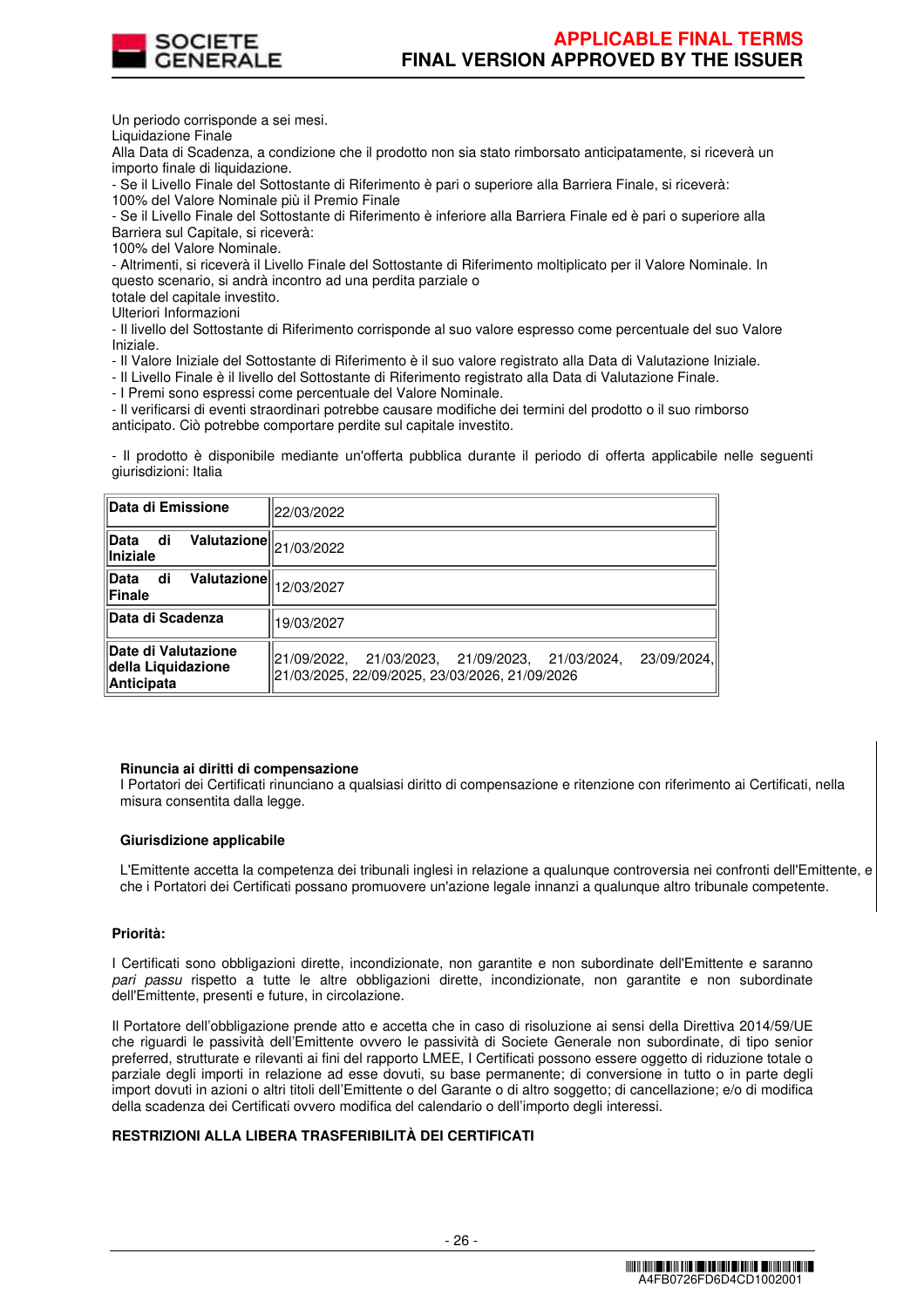

Non Applicabile. Non sussiste alcuna limitazione alla libera trasferibilità dei Certificati, ferme restando le restrizioni di vendita e trasferimento eventualmente in vigore in talune giurisdizioni, incluse le restrizioni applicabili all'offerta e alla vendita a, o per conto o a beneficio di, Cessionari Autorizzati

Un Cessionario Consentito indica qualsiasi soggetto che (i) non è una U.S. person secondo la definizione di cui al Regulation S; e (ii) non è un soggetto che rientra in una qualsiasi definizione di soggetto U.S. ai fini di qualsivoglia regola CEA o CFTC, o linee guida o ordinanze proposte o emesse da CEA (per fini di chiarezza, qualsiasi soggetto che non sia un "soggetto non statunitense" ai sensi della norma CFTC 4.7(a)(1)(iv), ma escludendo, ai fini della sottosezione (D), l'eccezione riferita a qualsiasi soggetto qualificato ed idoneo che non sia un "soggetto non statunitense", sarà considerato un soggetto U.S.); e (iii) non è "soggetto U.S." ai sensi delle norme definitive di attuazione dei requisiti di mantenimento del rischio di credito di cui alla Sezione 15G del U.S. Securities Exchange Act del 1934 e successive modifiche (le **Regole U.S. di Mantenimento del Rischio**) (un **Soggetto U.S. al Mantenimento del Rischio**).

### **DOVE SARANNO NEGOZIATI I TITOLI?**

### **Ammissione alle negoziazioni:**

Sarà presentata domanda di ammissione alla negoziazione dei Certificati sul Sistema Multilaterale di Negoziazione denominato EuroTLX "MTF"), organizzato e gestito da Borsa Italiana S.p.A.

**Non vi è alcuna certezza che la negoziazione dei Certificati sia approvata a partire dalla Data di Emissione, dato che se Borsa Italiana S.p.A. non dovesse rilasciare la sua decisione di ammissione alla negoziazione entro il giorno immediatamente antecedente la Data di Emissione, la Sezione "Condizioni a cui è soggetta l'offerta" di questa Nota di Sintesi Specifica deve essere applicata.** 

### **I TITOLI SONO ASSISTITI DA UNA GARANZIA?**

### **Natura e scopo della garanzia**

I Certificati sono incondizionatamente e irrevocabilmente garantiti da Société Générale (il **Garante**) ai sensi della garanzia regolata dal diritto francese stipulata in data 04/06/2021 (la **Garanzia**).

La Garanzia costituisce un'obbligazione diretta, incondizionata, non garantita e non subordinata del Garante, con il rango di obbligazione senior preferred di cui all'articolo L. 613-30-3-I-3° del Codice e sarà almeno pari passu rispetto a tutte le altre obbligazioni, esistenti e future, dirette, incondizionate, non garantite e senior preferred del Garante, ivi comprese quelle relative ai depositi.

Qualsiasi riferimento a somme o importi pagabili dall'Emittente, garantiti dal Garante ai sensi della Garanzia, dovrà essere rivolto a somme e/o importi direttamente ridotti, e/o in caso di conversione in equity, ridotte dell'importo di tale conversione, e/o altrimenti modificati di volta in volta in seguito all'applicazione del potere di bail-in di qualsivoglia autorità pertinente ai sensi della direttiva 2014/59/UE del Parlamento Europeo e del Consiglio dell'Unione Europea.

### **Descrizione del Garante**

Il Garante, Société Générale è la società controllante del Gruppo Société Générale.

Sede legale: 29, boulevard Haussmann, 75009 Parigi, Francia.

Forma giuridica: Società per azioni a responsabilità limitata pubblica (société anonyme).

Legislazione di riferimento dell'Emittente: diritto francese.

Paese di costituzione: Francia

#### Legal entity identifier (LEI) : O2RNE8IBXP4R0TD8PU41

Il Garante può intraprendere su base regolare, come ciò è definito nelle condizioni fissate dal French Banking and Financial Regulation Committee, tutte le operazioni salvo quelle sopra menzionate, ivi inclusa in particolare l'attività di brokeraggio assicurativo.

In generale, il Garante può svolgere, per conto proprio, per conto di terzi o congiuntamente, tutte le attività finanziarie, commerciali, industriali, relative all'agricoltura, alla proprietà personale o immobiliare, direttamente o indirettamente legate alle attività sopra menzionate o che possono facilitare lo svolgimento di tali attività.

### **Informazioni finanziarie chiave del Garante:**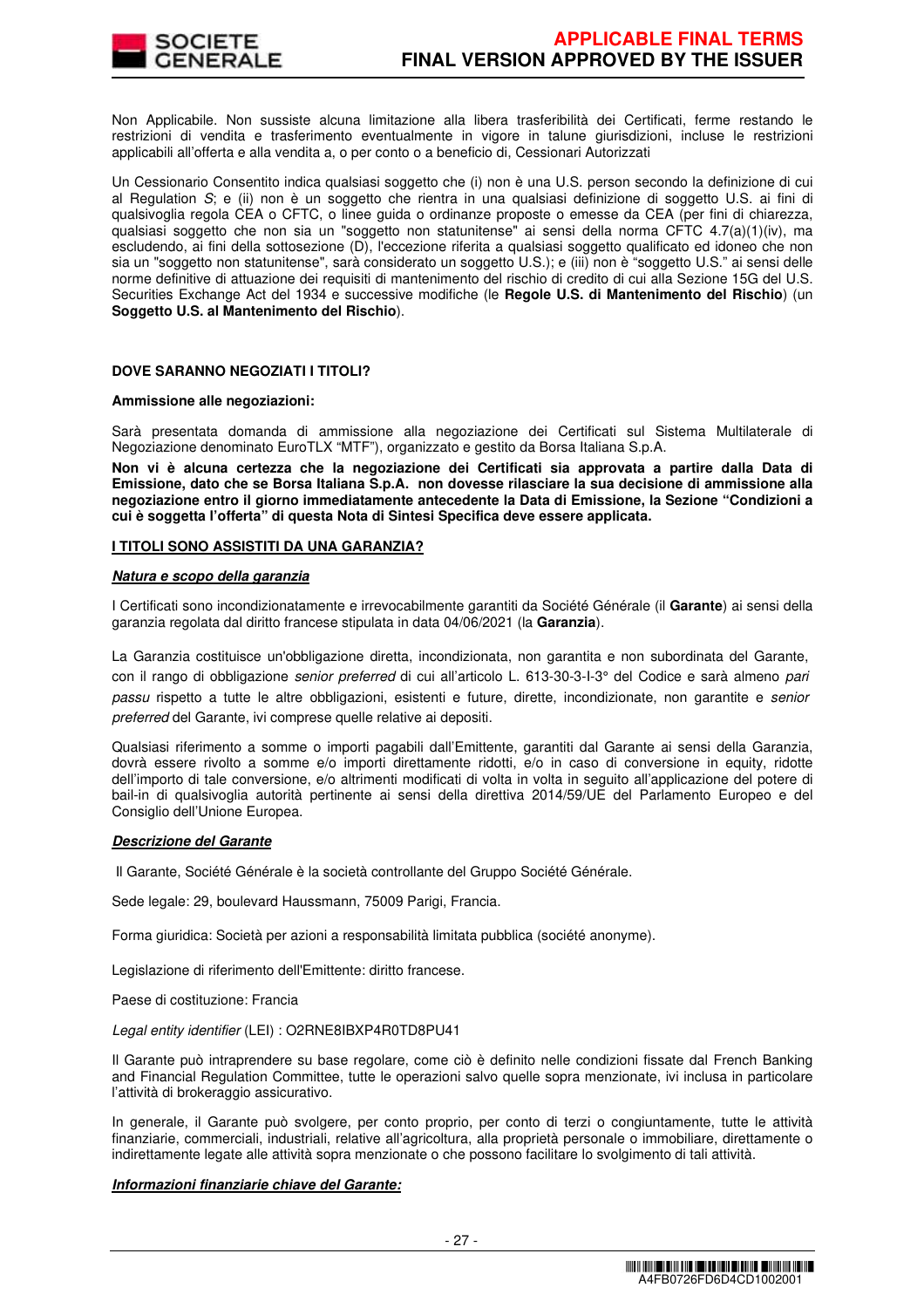

| In miliardi di euro                                                                                                                                                                          | <b>Primo Trimestre</b><br>2021 (non<br>soggetto a<br>revisione) | 31.12.2020<br>(soggetto a<br>revisione) | <b>Primo Trimestre</b><br>2020 (non<br>soggetto a<br>revisione) | 31.12.2019<br>(soggetto a<br>revisione) |
|----------------------------------------------------------------------------------------------------------------------------------------------------------------------------------------------|-----------------------------------------------------------------|-----------------------------------------|-----------------------------------------------------------------|-----------------------------------------|
| Reddito netto da interessi (o<br>equivalente)<br>(Totale interessi attivi e passivi)***                                                                                                      | N/A                                                             | 10,473                                  | N/A                                                             | 11,185                                  |
| Reddito netto da fee e commissioni<br>(Fee Totali e spese)                                                                                                                                   | N/A                                                             | 4,917                                   | N/A                                                             | 5,257                                   |
| Perdita netta da riduzione durevole<br>di valore delle attività finanziarie<br>(Costo del rischio)                                                                                           | (276)                                                           | (3,306)                                 | (820)                                                           | (1,278)                                 |
| Reddito netto da trading<br>(Utili e perdite nette su transazioni<br>finanziarie)                                                                                                            | N/A                                                             | 2,851                                   | N/A                                                             | 4,460                                   |
| Misura della performance finanziaria<br>utilizzata dall'emittente nel bilancio<br>quale l'utile operativo<br>(Margine operativo lordo)                                                       | 1,497                                                           | 5,399                                   | 492                                                             | 6,944                                   |
| Utile o perdita netta (per il bilancio<br>consolidato utile o perdita netta<br>attribuibile ai possessori di<br>strumenti di capitale della<br>capogruppo)<br>(Utile netto,quota del gruppo) | 814                                                             | (258)                                   | (326)                                                           | $3,248*$                                |

# **Conto economico**

# **Stato patrimoniale**

| In miliardi di euro                                                                                                          | Primo<br><b>Trimestre</b><br>2021 (non<br>soggetto a<br>revisione) | 31.12.2020<br>(soggetto a<br>revisione) | 31.12.2020<br>(soggetto a<br>revisione) | 31.12.2019<br>(soggetto a<br>revisione) | #Valore<br>risultante dal più<br>recente<br>processo<br>revisione<br>di<br>e<br>valutazione<br>prudenziale<br>(SREP) |
|------------------------------------------------------------------------------------------------------------------------------|--------------------------------------------------------------------|-----------------------------------------|-----------------------------------------|-----------------------------------------|----------------------------------------------------------------------------------------------------------------------|
| Totale attività<br>Totale Attività)                                                                                          | 1.503,0                                                            | 1.462,0                                 | 1.507,7                                 | 1.356,3                                 | N/A                                                                                                                  |
| Debiti senior<br>(Titoli di debito emessi)                                                                                   | 137,2                                                              | 139,0                                   | 139,6                                   | 125,2                                   | N/A                                                                                                                  |
| Debiti subordinati<br>(Debiti Subordinati)                                                                                   | 16,2                                                               | 15,4                                    | 15,0                                    | 14,5                                    | N/A                                                                                                                  |
| Prestiti e crediti dalla<br>clientela<br>(Prestiti ai clienti e costi<br>ammortizzati)                                       | 456,5                                                              | 448,8                                   | 461,8                                   | 450,2                                   | N/A                                                                                                                  |
| Depositi dalla clientela<br>(Depositi dalla clientela)                                                                       | 467,7                                                              | 456,1                                   | 442,6                                   | 418,6                                   | N/A                                                                                                                  |
| <b>Totale capitale</b><br>(Patrimoni netto, subtotale<br>equity, quota del gruppo)                                           | 62,9                                                               | 61,7                                    | 62,6                                    | 63,5                                    | N/A                                                                                                                  |
| Prestiti non performing<br>(sulla base di importo netto<br>iscritto in bilancio / prestiti<br>e crediti)<br>(Prestiti dubbi) | 17,4                                                               | 17,0                                    | 16,6                                    | 16,2                                    | N/A                                                                                                                  |
| Rapporto di Common<br><b>Equity Tier 1 capital (CET1)</b>                                                                    | $13,5\%$ $(1)$                                                     | 13,4%(1)                                | 12,6%                                   | 12,7%                                   | 9.03% **                                                                                                             |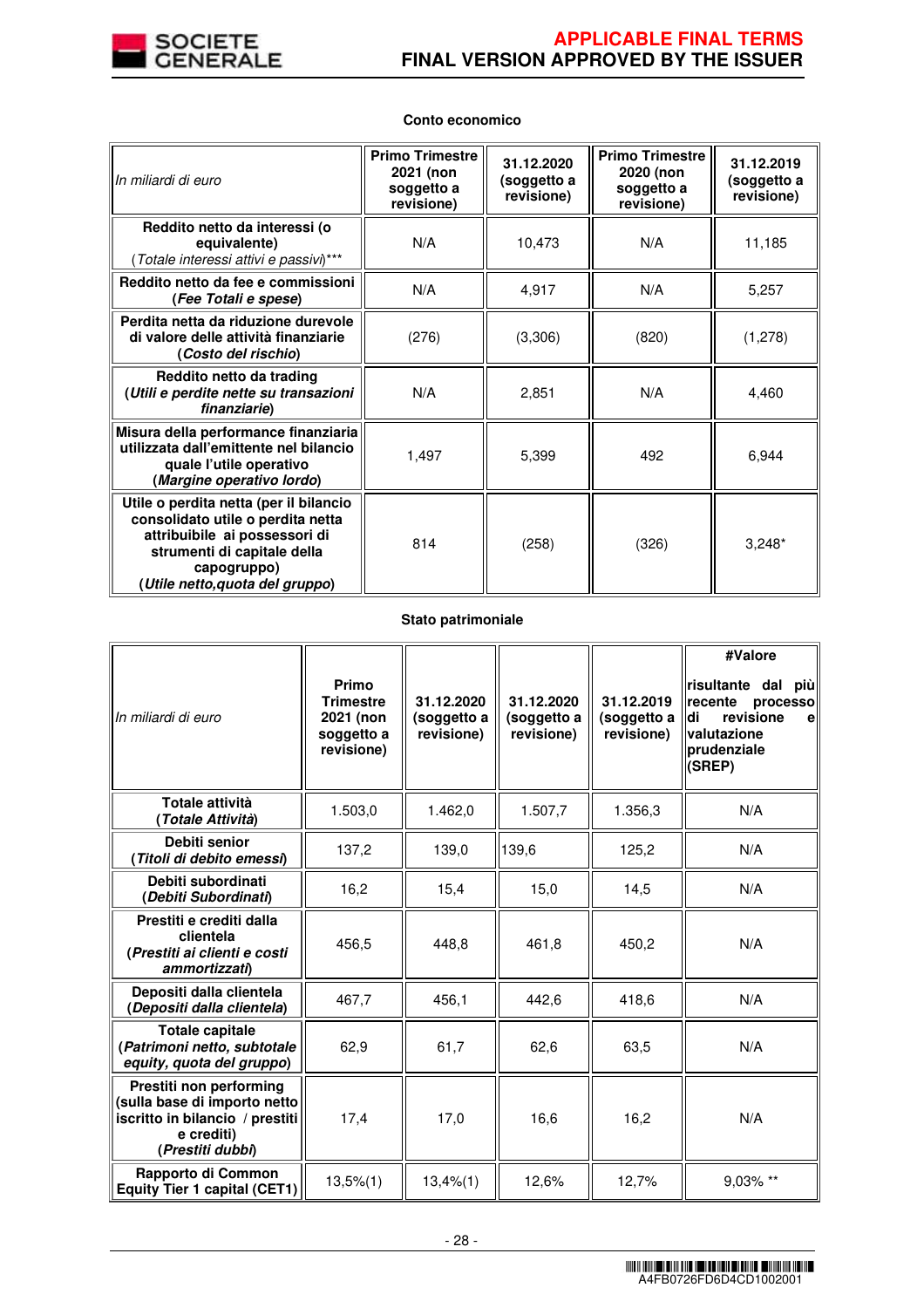

| (o altro rapporto di capitale)<br>di adeguatezza prudenziale<br>a seconda dell'emissione)<br>(Rapporto di Common<br><b>Equity Tier 1)</b> |             |          |       |       |     |
|-------------------------------------------------------------------------------------------------------------------------------------------|-------------|----------|-------|-------|-----|
| Rapporto di capitale totale<br>(Rapporto di capitale totale)                                                                              | $19,1%$ (1) | 19,2%(1) | 18,0% | 18,3% | N/A |
| Rapporto di leva calcolato<br>secondo il quadro<br>regolamentare applicabile<br>(Rapporto di leva CRR a<br>pieno carico)                  | $4,5\%$ (1) | 4,8%(1)  | 4.2%  | 4.3%  | N/A |

\* Dal 01 gennaio 2019, in linea con le modifiche allo IAS 12 "Imposte sul Reddito", il risparmio fiscale relativo al pagamento di cedole su subordinati senza date e note fortemente subordinate, in precedenza registrate nelle riserve consolidate, è ora riconosciuto come reddito nella linea "imposte sul reddito".

\*\*Considerando i buffers regolamentari combinati, il livello del rapporto CET1 che attiverebbe il meccanismo dell'Importo Massimo Distribuibile sarebbe pari a 9,03% al 31 marzo 2021.

\*\*\* I titoli in corsivo si riferiscono ai titoli utilizzati nel bilancio

(1) Phased-in ratio

### **Rischi chiave specifici del garante**

Considerando che Société Générale è garante e controparte delle operazioni di copertura dell'Emittente, gli investitori sono essenzialmente esposti al rischio di credito di Société Générale e non hanno ricorso nei confronti dell'Emittente in caso di inadempimento dell'Emittente.

### **QUALI SONO I RISCHI CHIAVE SPECIFICI DEI TITOLI?**

La vendita dei Certificati prima della prevista data di scadenza determinerà la perdita della protezione totale dell'importo investito**.**

Benché sia oggetto di impegni di market making, la liquidità del prodotto può essere influenzata dal verificarsi di circostanze eccezionali che potrebbero rendere difficile vendere il prodotto o comunque ad un prezzo che produce la perdita totale o parziale dell'importo investito.

I Certificati possono essere rimborsati anticipatamente automaticamente quando il livello del(i) Sottostante(i) raggiungono un certo livello. Gli Investori non beneficeranno della performance del(i) Sottostante(i) successivamente a tal evento.

Il valore di mercato dei Certificati dipende dall'evoluzione dei parametri di mercato al momento dell'uscita (livello dei prezzi dei Sottostanti, tassi di interesse, volatilità e credit spreads) e può pertanto comportare un rischio di perdita totale o parziale dell'importo inizialmente investito

Il verificarsi di eventi non legati al Sottostante (quali la modifica di previsioni di legge, inclusa la normativa fiscale, eventi di forza maggiore) possono determinare il rimborso anticipato dei Certificati e quindi la perdita totale o parziale dell'importo investito.

Il verificarsi di eventi relativi al Sottostante ovvero a operazioni di copertura può determinare la necessità di rettifiche, de-indicizzazioni, sostituzione del Sottostante, e di conseguenza a perdite del capitale investito, anche in caso di prodotti a capitale protetto.

Se la valuta di riferimento delle attività principali dell'investitore è diversa da quella del prodotto, l'investitore è esposto al rischio di cambio, in particolare in caso di controlli sul cambio, che potrebbero ridurre l'importo investito.

Le modalità con cui lo sponsor dell'Indice applica le regole di calcolo dell'Indice relativamente al calcolo, la modifica della composizione dell'Indice e il recepimento degli eventi che impattano sui suoi componenti possono avere un impatto sul valore dell'indice e quindi sul valore dei Certificati.

Gli investitori sono esposti al rischio legato alla capacità operativa e alla esperienza dello Sponsor dell'Indice ad assicurare il calcolo e il mantenimento dell'indice sulla base della metodologia di calcolo in vigore durante la vita dei Certificati.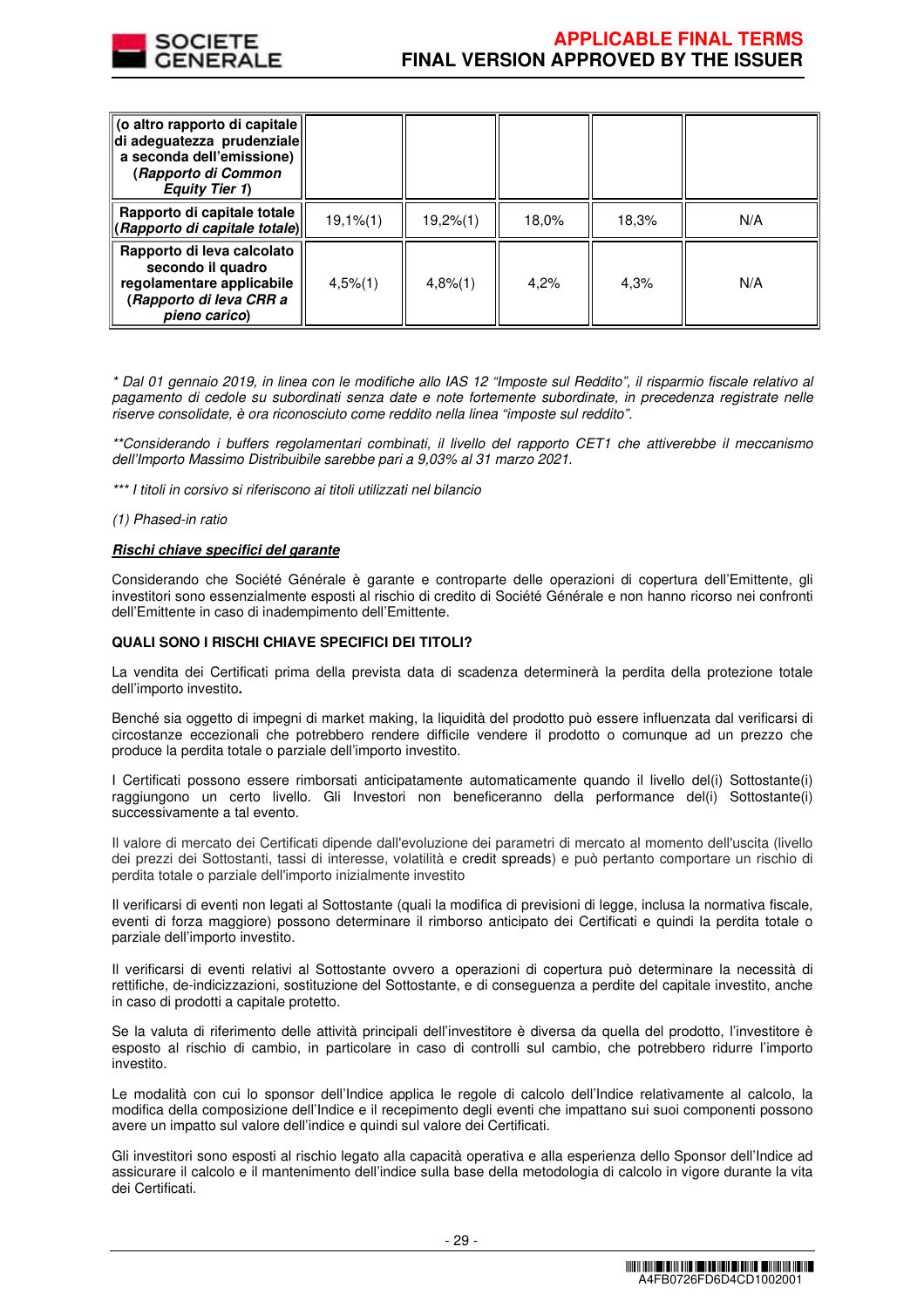**SEZIONE D – INFORMAZIONI CHIAVE SULL'OFFERTA AL PUBBLICO DEI TITOLI E/O SULL'AMMISSIONE ALLE NEGOZIAZIONI SU DI UN MERCATO REGOLAMENTATO**

### **IN BASE A QUALI CONDIZIONI E ORIZZONTE TEMPORALE POSSO INVESTIRE IN QUESTI TITOLI?**

### **DESCRIZIONE DELLE MODALITÀ DELL'OFFERTA:**

**Giurisdizione dell'offerta al pubblico non esente:** Italia

#### **Periodo di Offerta:**

Dal 11 marzo 2022 (incluso) alle 09:00 CET (Central European Time) al 17 marzo 2022 (incluso), alle 16:00 CET, salvo chiusura anticipata del Periodo di Offerta, come descritto di seguito.

I Certificati verranno collocati:

(a) all'interno dei locali del Collocatore (presso le sedi e le filiali);e

(b) mediante offerta fuori sede ai sensi dell'articolo 30 e dell'articolo 31 del d.lgs 24 febbraio 1998 n. 58 come successivamente modificato (il "Testo Unico della Finanza") dal 11 marzo 2022 alle 9.00 CET al 14 marzo 2022 (incluso), alle 16.00 CET; e

salvo chiusura anticipata del Periodo d'Offerta come descritto di seguito.

Il Collocatore che intende collocare i Certificati attraverso l'offerta fuori sede ai sensi dell'articolo 30 del Testo Unico della Finanza raccoglieranno i Moduli di adesione - invece che direttamente presso le loro filiali e uffici attraverso consulenti finanziari abilitati all'offerta fuori sede ai sensi dell'articolo 31 del Testo Unico della Finanza.

Ai sensi dell'articolo 30, comma 6, del Testo Unico della Finanza, la validità e l'efficacia dei contratti sottoscritti tramite Offerta Fuori Sede è sospesa per un periodo di 7 (sette) giorni dalla data di sottoscrizione del Modulo di Adesione da parte del relativo investitore.

Entro tale periodo gli investitori possono comunicare al Collocatore il loro recesso, senza dover pagare alcun costo o commissione.

I Certificati verranno anche offerti mediante tecniche di comunicazione a distanza ai sensi dell'articolo 32 del Testo Unico della Finanza (ad esempio attraverso le piattaforme di trading online dei Collocatori e/o mediante ordini telefonici). In tale caso gli investitori possono acquistare i Certificati via internet e/o via telefono, dopo essere stati identificati dal Collocatore, secondo le procedure stabilite dal Collocatore. Ai sensi dell'articolo 67 duodecies del d.lgs n. 206/2005 come successivamente modificato (il "Codice del Consumo"), la validità e l'efficacia dei contratti sottoscritti mediante tecniche di comunicazione a distanza sono sospese per un periodo di 14 (quattordici) giorni dalla data di sottoscrizione. Entro tale periodo gli investitori possono comunicare al Collocatore il loro recesso senza alcun costo o commissione.

**Prezzo di Offerta:** I Certificati saranno offerti al Prezzo di Emissione, una parte del quale, pari al massimo al 4,00%, è costituita dalla commissione di distribuzione dovuta in via anticipata dal Garante a Deutsche Bank SpA, Piazza del Calendario, 3, 20126 Milano (il **Collocatore**)

### **Condizioni a cui è soggetta l'offerta:**

L'offerta dei Certificati è subordinata alla loro emissione e a qualunque condizione aggiuntiva contenuta nei termini generali di attività degli intermediari finanziari, dagli stessi notificate agli investitori.

L'Emittente si riserva il diritto di chiudere il Periodo di Offerta prima della scadenza inizialmente stabilita per qualunque motivo.

L'Emittente si riserva il diritto di ritirare l'offerta e annullare l'emissione dei Certificati per qualunque motivo e in un qualsiasi momento alla Data di Emissione o precedentemente alla stessa. Resta inteso che qualora un potenziale investitore abbia richiesto la sottoscrizione e l'Emittente eserciti tale diritto, tale potenziale investitore non avrà alcun diritto di sottoscrivere o acquistare altrimenti i Certificati.

In ogni caso, l'avviso agli investitori relativo alla chiusura anticipata o al ritiro, a seconda dei casi, sarà pubblicato sul sito web dell'Emittente (http://prospectus.socgen.com).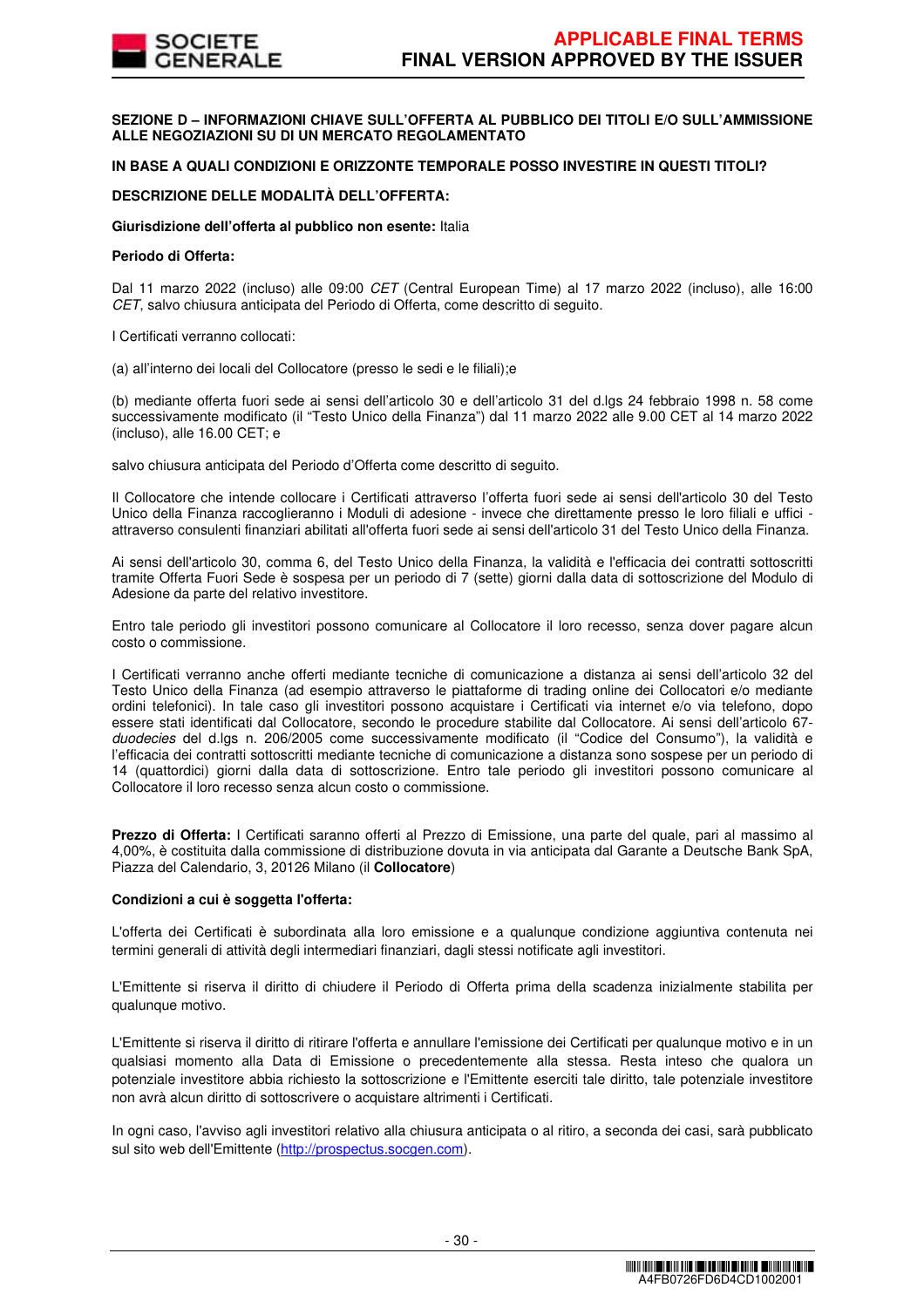

La validità dell'offerta è soggetta al rilascio dell'autorizzazione alla negoziazione sull'EuroTLX da parte di Borsa Italiana S.p.A. entro e non oltre il giorno immediatamente precedente alla Data di Emissione; diversamente, l'offerta deve considerarsi ritirata e l'emissione annullata. L'Emittente s'impegna a presentare per tempo la relativa domanda a Borsa Italiana S.p.A., al fine di consentire a Borsa Italiana S.p.A. di prendere una decisione, in base ai suoi regolamenti, entro il giorno immediatamente precedente alla Data di Emissione.

**Prezzo di Emissione:** EUR 100 per Certificato di Denominazione Specificata di EUR 100

### **Stima delle spese totali relative all'emissione o all'offerta, includendo la stima di eventuali spese applicate all'investitore dall'Emittente o dall'offerente:**

I costi di entrata, impliciti nel Prezzo di Emissione e calcolati al 08/03/2022 (la **data di lancio dell'emissione**), applicati all'investitore dall'Emittente o dall'Offerente sono pari al 7,1251% (4,00 % costi di collocamento, 3,1251% altri costi). I costi di entrata e i potenziali costi ricorrenti e le potenziali penali di uscita anticipata possono avere un impatto sul rendimento che l'investitore può ottenere dall'investimento.

**Piano di distribuzione:** Il prodotto è destinato ad investitori al dettaglio e sarà offerto in Italia

### **CHI è L'OFFERENTE E/O IL SOGGETTO CHE CHIEDE L'AMMISSIONE ALLE NEGOZIAZIONI ?**

Societe Generale in quanto Dealer

Tour Société Générale - 17 Cours Valmy

92987 Paris La Défense Cedex, France

Sede legale : 29, boulevard Haussmann, 75009 Paris, France.

Forma giuridica: Società per azioni a responsabilità limitata pubblica (société anonyme).

Legislazione di riferimento: diritto francese.

Paese di costituzione: Francia

### **PERCHÈ QUESTO PROSPETTO VIENE PRODOTTO?**

Questo prospetto è stato predisposto in relazione all'offerta al pubblico dei Certificati.

**Ragioni dell'offerta o dell'ammissione alle negoziazioni: i** proventi netti dell'emissione dei Certificati saranno utilizzati per le finalità generali di finanziamento del Gruppo Société Générale, che comprende il generare profitti.

**Uso dei proventi e importo stimato dei proventi: I proventi netti dell'emissione dei Certificati saranno utilizzati per le finalità generali di finanziamento del Gruppo Société Générale, che comprende il generare profitti.** 

**Impegno di sottoscrizione**: E' in essere un impegno di sottoscrizione a fermo con**:** Societe Generale.

**Interessi delle persone fisiche e giuridiche coinvolte nell'emissione/offerta :** 

Ad eccezione delle eventuali commissioni dovute al Dealer,e per quanto l'Emittente ne sa, nessuna persona coinvolta nell'emissione dei Certificati ha un interesse rilevante nell'Offerta.

Il Dealer e le sue affiliate si sono impegnate, e potrebbero in futuro impegnarsi, in operazioni di investment banking e/o commercial banking transactions, e potrebbero nel corso ordinario del business eseguire altri servizi per l'Emittente e le sue affiliate.

Société Générale ricoprirà i ruoli di fornitore di strumenti di copertura a favore dell'Emittente e di Agente di Calcolo dei Certificati.

La possibilità di conflitti di interesse tra i vari ruoli di Société Générale, da un lato, e, d'altro lato, tra quelli di Société Générale nello svolgimento di questi ruoli e quelli dei Portatori dei Certificati, non può escludersi.

Inoltre, considerata l'attività bancaria di Société Générale, conflitti di interesse potrebbero sorgere tra gli interessi di Société Générale nello svolgimento di tali attività (inclusa la detenzione di informazioni non pubbliche in relazione ai sottostanti dei Certificati) e quelli dei Portatori dei Certificati. Infine, le attività di Société Générale sullo/sugli strumento/i finanziario/i sottostante/i, per conto della proprietà ovvero per conto dei propri clienti, oppure il porre in essere transazioni di copertura, può anche avere un impatto sul prezzo di questi strumenti e sulla loro liquidità, e ciò potrebbe configgere con gli interessi dei Portatori dei Certificati.